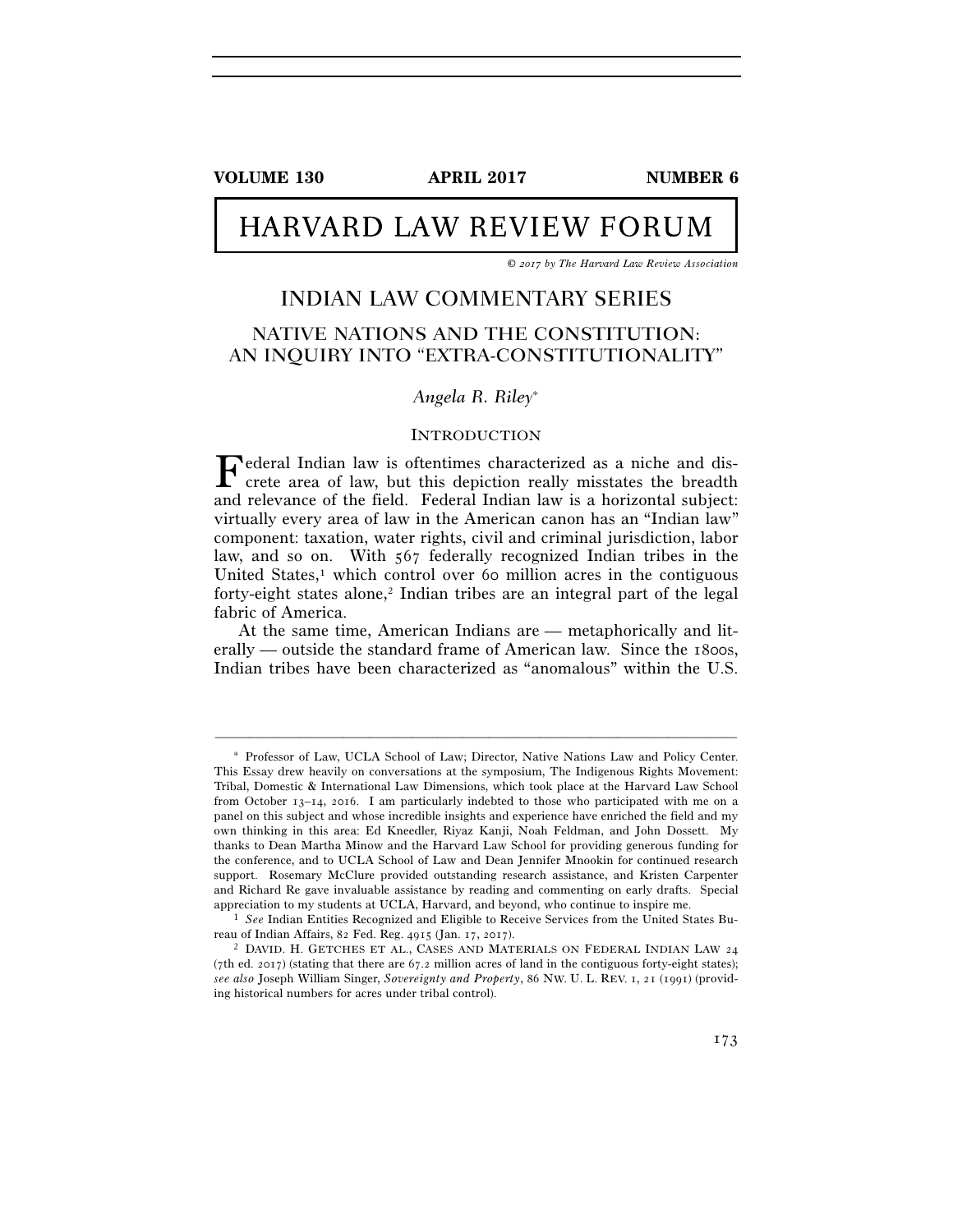federal system.3 This unique status has largely been created by centuries of federal law and policy, although deeply embedded tribal values have also played a role. Through treaties, the Constitution, federal statutes, and Supreme Court jurisprudence, the distinct status of tribes as sovereigns has been repeatedly affirmed in both domestic and international law. This history sets a baseline for understanding Indian tribes' historical and continued resistance to integration and assimilation, which contrasts with the story of immigrants as well as those brought to this continent involuntarily as slaves.4 Engaging with colonial powers — and ultimately, the United States — on a sovereignto-sovereign basis since first contact, tribes have sought largely to be left alone to govern their own affairs.<sup>5</sup>

Tribes' motivations for safeguarding their differentness are multifaceted, but history shows that commitments to protecting and defending Indian lands, as well as the fight for continued cultural survival, were and remain central motivations. Hundreds of treaties and governmental policies designed — albeit haphazardly and inconsistently — to keep Indian tribes together, protected from encroachment by land-hungry settlers, oftentimes on reservations, further reflect this.<sup>6</sup> So tribes' mediated position — as situated both within and without the United States<sup>7</sup> as "domestic dependent nations"<sup>8</sup> — has been characterized as Indian peoples' desire for "measured separatism."9

In the modern era, Indian law cases continue to move through the federal courts at fairly high rates, with a significant number heard at the Supreme Court.10 But even among advocates with shared com-

–––––––––––––––––––––––––––––––––––––––––––––––––––––––––––––

TION OF TERRITORIALITY IN AMERICAN LAW 46 (2009).<br><sup>8</sup> *Cherokee Nation*, 30 U.S. at 17.<br><sup>9</sup> WILKINSON, *supra* note 4, at 14 (coining the phrase "measured separatism" to refer to the

<sup>3</sup> The relation of Indian tribes as preexisting sovereigns situated within the borders of the United States "has always been an anomalous one and of a complex character." United States v. Kagama, 118 U.S. 375, 381 (1886). *See generally* Gerald L. Neuman, *Anomalous Zones*, 48 STAN. L. REV. 1197, 1202 n.30 (1996) (mentioning two instances in which the Supreme Court referred to

tribes as "domestic dependent nations"). 4 *See generally* CHARLES F. WILKINSON, AMERICAN INDIANS, TIME, AND THE LAW 14 (1987) (discussing the desire of tribes to maintain a "measured separatism" and avoid assimilation). 5 *See* Cherokee Nation v. Georgia, 30 U.S. (5 Pet.) 1, 16 (1831) (noting that the Cherokee

Tribe intended to prove itself, among other things, "capable of managing its own affairs").<br><sup>6</sup> Most of the several hundred treaties between the United States and tribes are collected in

INDIAN AFFAIRS: LAWS AND TREATIES (Charles J. Kappler ed., AMS Press 1972) (1904–1928). For general background on the American Indian treaty tradition, see generally FRANCIS PAUL PRUCHA, AMERICAN INDIAN TREATIES: THE HISTORY OF <sup>A</sup> POLITICAL ANOMALY (1994). 7 *See* KAL RAUSTIALA, DOES THE CONSTITUTION FOLLOW THE FLAG?: THE EVOLU-

desire of tribes to continue to live apart from white society, and to maintain their cultural and po-<br>litical difference).

<sup>&</sup>lt;sup>10</sup> See Matthew L.M. Fletcher, *Factbound and Splitless: The Certiorari Process as Barrier to Justice for Indian Tribes*, 51 ARIZ. L. REV. 933, 942 (2009).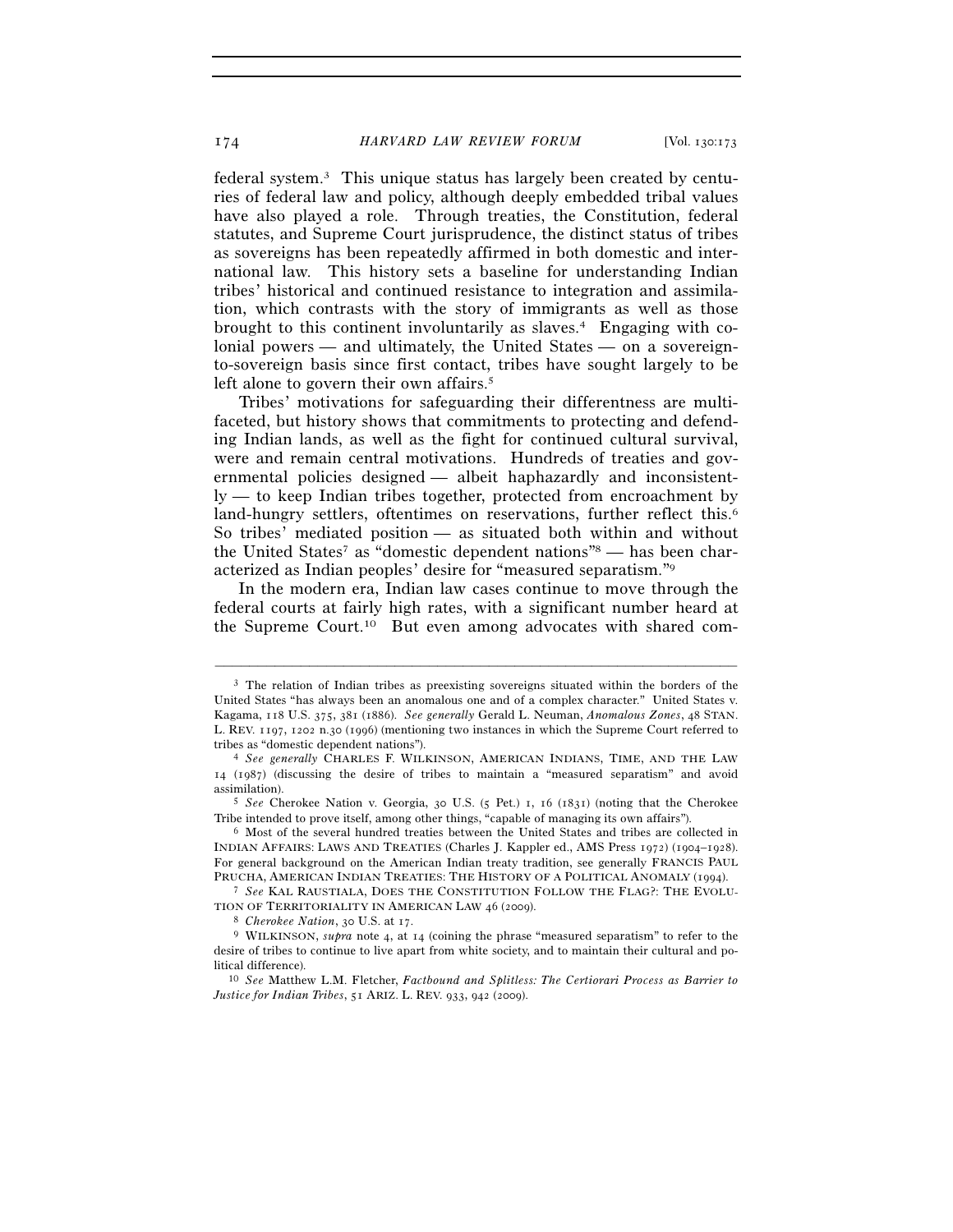mitments to tribal rights, there remain unanswered questions about how best to advocate for tribal sovereignty within the larger framework of federal law and the Constitution. At times, arguments for tribal sovereignty and Indian rights focus on ensuring the same fair and equal treatment for tribal governments and Indian people that are otherwise provided in U.S. law.11 At other times, arguments hinge on — in the words of the late scholar Phil Frickey — Native American exceptionalism.12

The tension between formal equality and respect for difference in the Indian law context is more than just a semantic distinction. A capacious understanding of equality — as is presented in the international indigenous rights literature regarding conceptions of equality for indigenous peoples, $^{13}$  for example — can perhaps accommodate and reconcile this potential incoherence. But within the framework of U.S. law as understood by the three branches of government, and by the Supreme Court in particular, American law operates more as a blunt instrument. American jurisprudence may not be fully capable of embracing more nuanced conceptions of equality that acknowledge and reify the idea that fair and equal treatment for Indian nations requires specialized understanding and application.<sup>14</sup> And because it appears that the courts — and the Supreme Court in particular — may be reluctant to conceive of Indian rights in this way, it is important to contemplate how federal law does — or ought to — relate to tribal rights.

The puzzle of reconciling federal Indian law with larger American jurisprudence has both internal and external dimensions. That is to say, in some cases, the United States government has used Indian difference to justify abhorrent acts against Indian tribes and Indian people.15 For example, the Supreme Court has relied on such distinctions

<sup>11</sup> *See, e.g.*, Tee-Hit-Ton Indians v. United States, 348 U.S. 272, 288–91 (1955) (holding that the Fifth Amendment does not protect the aboriginal title interests of Native Alaskans); Joseph William Singer, *Reply Double Bind: Indian Nations v. The Supreme Court*, 119 HARV. L. REV. F. 1 (2005) (critiquing that decision as discriminatory and unjust); Joseph William Singer, *Well Settled?: The Increasing Weight of History in American Indian Land Claims*, 28 GA. L. REV. 481, 519–27 (1994) [hereinafter Singer, *Well Settled?*] (same). 12 Philip P. Frickey, *(Native) American Exceptionalism in Federal Public Law*, 119 HARV. L.

REV. 431 (2005) (arguing that federal Indian law is exceptional within the framework of American law). 13 *See, e.g.*, S. James Anaya, *Keynote Address: Indigenous Peoples and Their Mark on the In-*

*ternational Legal System*, 31 AM. INDIAN L. REV. 257 (2007); *cf.* Will Kymlicka, *Theorizing Indigenous Rights*, 49 U. TORONTO L.J. 281 (1999) (reviewing S. JAMES ANAYA, INDIGENOUS PEOPLES IN INTERNATIONAL LAW (1996)).

<sup>&</sup>lt;sup>14</sup> *Cf.* Morton v. Mancari, 417 U.S. 535, 551, 553-54 (1974) (holding that a preference for Indians in hiring and promotion at the Bureau of Indian Affairs did not violate the Equal Protection Clause because tribes are political, not racial, entities). 15 *See, e.g.*, Lyng v. Nw. Indian Cemetery Protective Ass'n, 485 U.S. 439 (1988) (holding that

building a road through a site sacred to Native Americans was not a violation of the First Amendment Free Exercise Clause, even though the Court acknowledged that doing so would vir-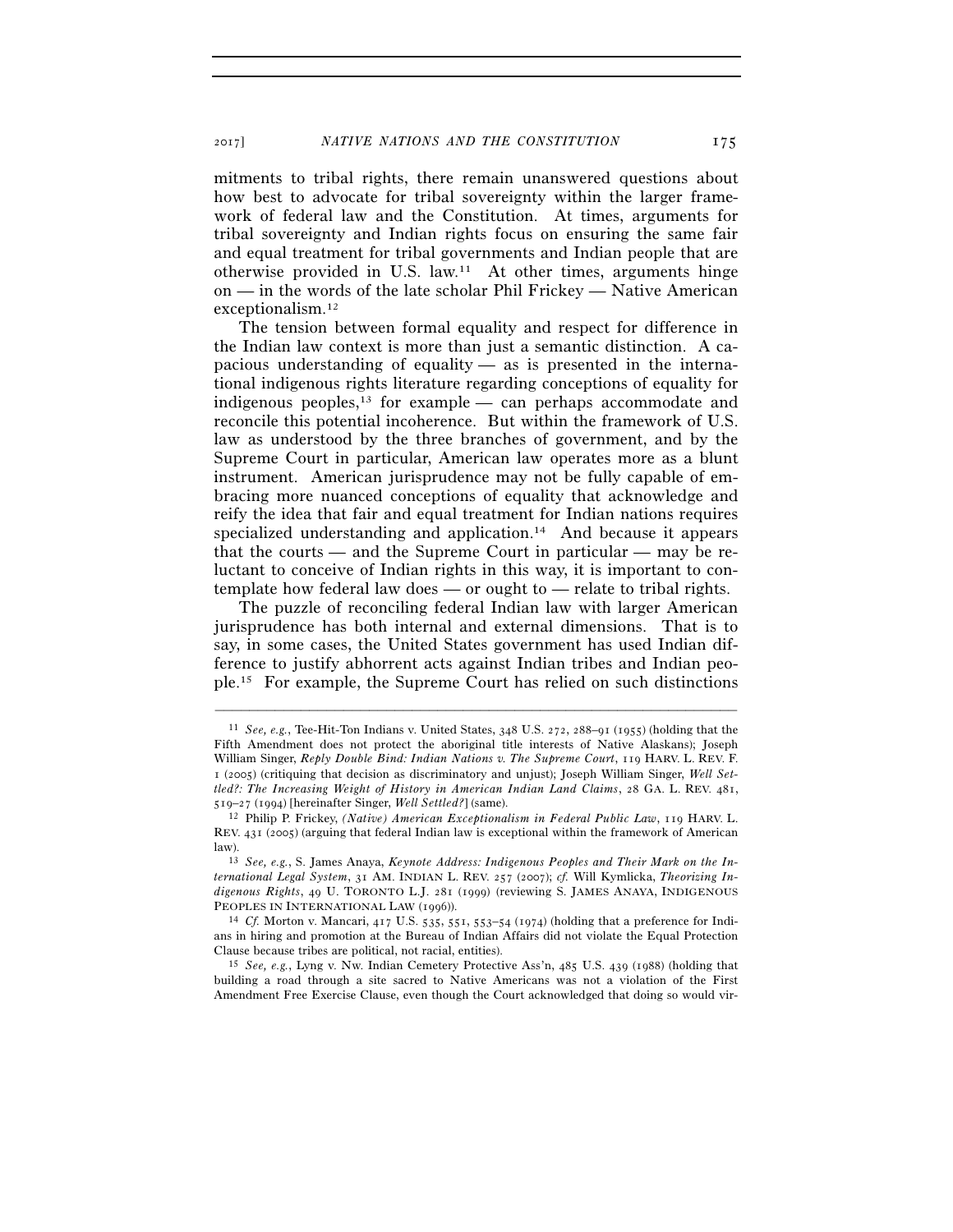176 *HARVARD LAW REVIEW FORUM* [Vol. 130:173

to deny First Amendment religious freedoms to American Indians<sup>16</sup> and to hold that tribes were not entitled to compensation under the Fifth Amendment when the U.S. government seized aboriginal title.<sup>17</sup> Understood in this light, theories of racial inferiority around Indianness directly fueled the jurisprudential exceptionalism that deprived Indians and Indian tribes of equal rights under American law.18

Ironically, at other times, Indian nations themselves are bound to advance positions that may be harmful to tribes or tribal members as a consequence of adhering to a principle of exceptionalism. For example, because existing jurisdictional structures make American Indians more likely to be criminally prosecuted by the federal rather than state governments,19 Indians on balance serve longer prison terms than non-Indians for the same crimes.<sup>20</sup> Though these disparities arouse ample criticism on the ground in Indian communities, tribes exist in a double bind, where they must continue to defend a system that produces inequities in order to stave off any further encroachment by state governments.

These and many other scenarios raise pressing concerns. Even in the Indian law cases just decided in the Court's last Term, including *United States v. Bryant*21 and *Dollar General Corp. v. Mississippi Band of Choctaw Indians (Mississippi Choctaw)*, 22 the question of tribal authority — as applied in civil as well as criminal contexts, as applicable to the rights of Indians and non-Indians, and as largely unconstrained by the U.S. Constitution's Bill of Rights — is knocking at the door of federal Indian law and is demanding to be answered.

tually destroy their ability to practice their religion); *Tee-Hit-Ton*, 348 U.S. at 272 (holding that the Fifth Amendment Takings Clause did not constitutionally require the payment of just compensation for the taking of aboriginal title); Lone Wolf v. Hitchcock, 187 U.S. 553 (1903) (holding not only that Congress could unilaterally abrogate a treaty with an Indian tribe, but also that, despite allegations of fraud and deceit, Congress's acts were presumed to be in perfect good faith and were not justiciable by the Supreme Court); *see also* Kristen A. Carpenter, *A Property Rights Approach to Sacred Sites Cases: Asserting a Place for Indians as Nonowners*, 52 UCLA L. REV. 1061 (2005) (critiquing *Lyng* for failing to protect American Indian religious freedom); Singer, *Well Set-*

*tled?*, *supra* note 11, at 483–85. 16 *Lyng*, 485 U.S. at 447–53; *see also* Angela R. Riley & Kristen A. Carpenter, *Owning* Red*: A Theory of Indian (Cultural) Appropriation*, 94 TEX. L. REV. 859, 877–78 (detailing various colonial and early American laws and policies meant to target and eradicate Indian religions).<br>
<sup>17</sup> *Tee-Hit-Ton*, 348 U.S. at 284–85.<br>
<sup>18</sup> *See* Riley & Carpenter, *supra* note 16.<br>
<sup>19</sup> *See*, *e.g.*, United States v. Ant

AMERICA SAFER: REPORT TO THE PRESIDENT & CONGRESS OF THE UNITED STATES 119 (2013), http://www.aisc.ucla.edu/iloc/report/files/A\_Roadmap\_For\_Making\_Native\_America\_Safer -Full.pdf [https://perma.cc/7663-VADY] (emphasizing that federal sentences are, on balance, longer than state sentences; accordingly, due to existing jurisdictional structures, American Indians receive longer sentences than their non-Indian counterparts).<br> $^{21}$  136 S. Ct. 1954 (2016).  $^{22}$  136 S. Ct. 2159 (2016).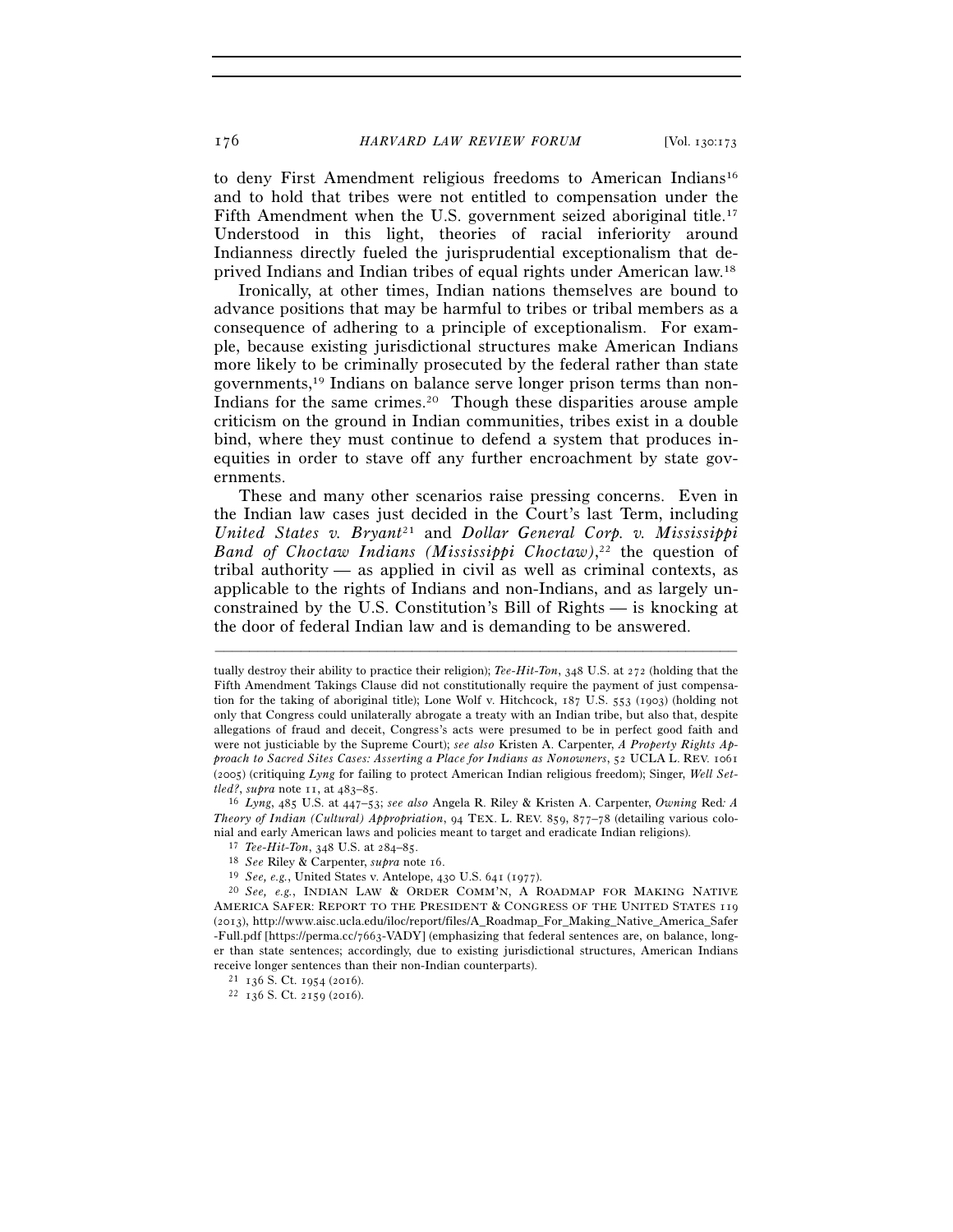So what exactly does it mean for a sovereign to be both within and without the federal system? What is the best way to understand tribes, which are mentioned expressly in the Constitution, and yet largely remain beyond the reach of the Bill of Rights?<sup>23</sup> What is the present and future condition of Indian nations, which seek robust rights of self-determination and self-governance within the contours of American federalism? And how, if at all, are these rights modified when tribes have extensive dealings with non-Indians?

This brief Essay sketches out a few thoughts regarding the past, present, and future of federal Indian law, particularly in relation to the question of whether, and to what extent, Indian tribes are "extraconstitutional."24 The primary goal of this Essay is to demonstrate how and why the phrase, first used by Justice Kennedy in relation to Indian tribes in 2004, 25 is worth further consideration and may offer insights as to how to think about Indian rights and tribal sovereignty going forward.

As an initial matter, I concede the somewhat provocative nature of the inquiry. It's quite clear that the Constitution contemplates Indian tribes and tribal rights and establishes a structure for federal-tribal relations. At the same time, the Bill of Rights does not apply directly to the tribes via the Constitution (though Congress has addressed this gap through statute). Thus, questions remain as to whether and to what extent tribal governments are constrained by the Bill of Rights or comparable restrictions, and how inherent tribal sovereignty relates to the power of Congress to modify tribal rights.

With such a broad charge, this Essay gives relatively superficial treatment to these questions, but it aspires to spark conversation about Indian law today and contemplate challenges and opportunities for future advocacy in the field. Part I provides a brief and succinct history of federal Indian law, particularly as it pertains to the constitutional status of tribes, carrying this analysis up through the passage of the

<sup>&</sup>lt;sup>23</sup> As discussed herein, key components of the Bill of Rights were codified and extended to Indian tribes through the Indian Civil Rights Act of 1968 §§ 201–203, 25 U.S.C. §§ 1301–1303

<sup>(</sup>2012). 24 Ed Kneedler, Deputy Solicitor Gen., U.S. Dep't of Justice, Panel Comments at the Harvard Law School Symposium: The Indigenous Rights Movement: Tribal, Domestic & International Law Dimensions (Oct. 14, 2016) (stating that tribes are not "extra-constitutional" and that to describe them in these terms is inaccurate). *See generally* Gregory Ablavsky, *Beyond the Indian Commerce Clause*, 124 YALE L.J. 1012 (2015) (providing a detailed historical account of the Indi-

an Commerce Clause and the Framers' understanding of tribes at the country's formation). <sup>25</sup> United States v. Lara, 541 U.S. 193, 213 (2004) (Kennedy, J., concurring in the judgment) ("[I]t should not be doubted that what Congress has attempted to do is subject American citizens to the authority of an extraconstitutional sovereign to which they had not previously been subject.").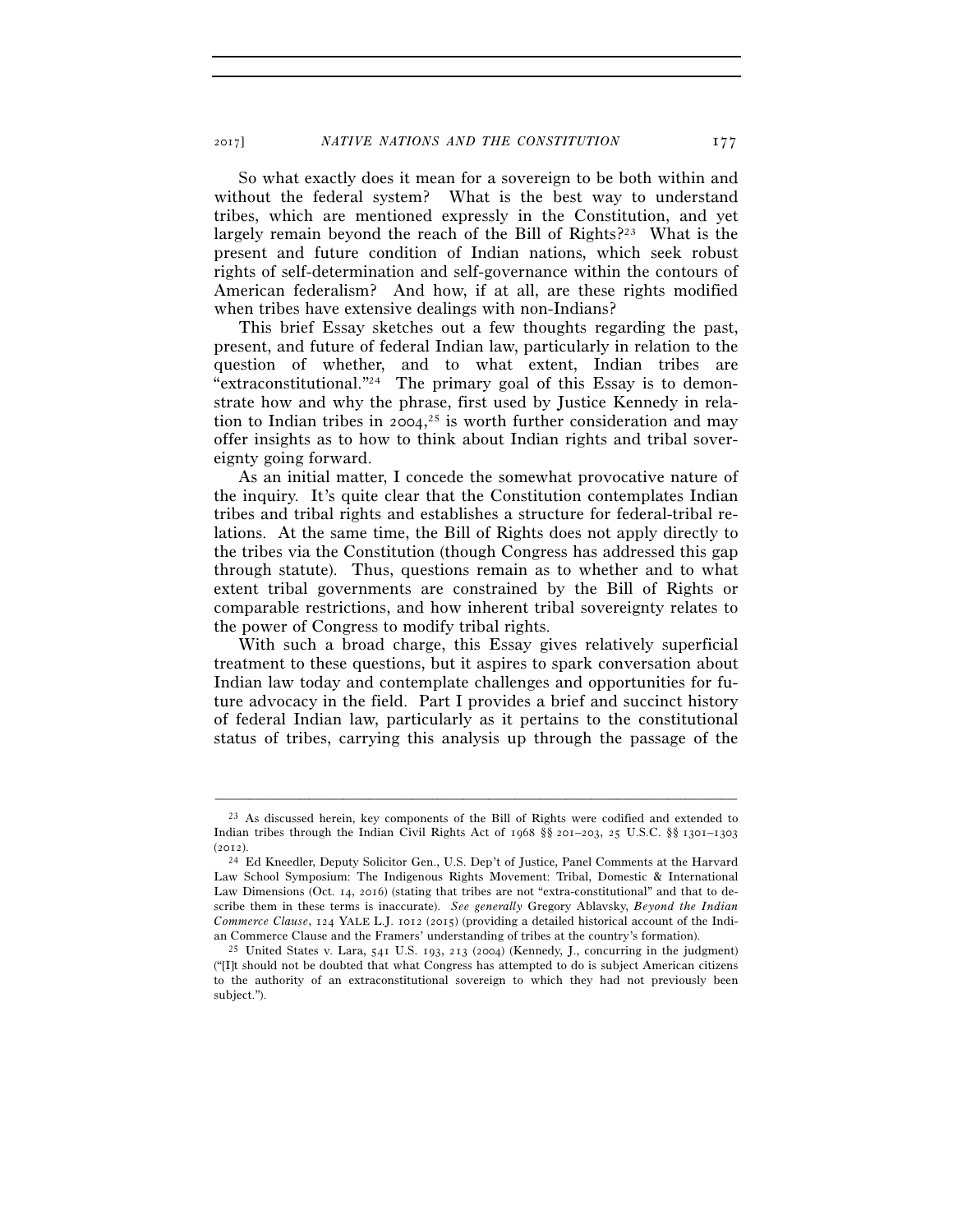1968 Indian Civil Rights Act26 (ICRA). In so doing, Part I lays the foundation for understanding the ramifications of tribal exceptionalism in both civil and criminal cases arising in Indian country, with a particular focus on the Supreme Court's immediate post-ICRA examination of these questions. Part II moves into the contemporary cases, focusing in particular on Justice Kennedy and the concerns he continues to raise about tribes' unique and anomalous status, drawing connections to his opinions in cases regarding the application of the Bill of Rights at Guantanamo and in other contexts. Recent cases, particularly those decided in the 2016 Term, illustrate some of the present and future challenges in the field. This Essay concludes by highlighting core tenets, pointing out limiting principles, and touching on some likely future complexities for lawyers practicing Indian law.

### I. HOW DID WE GET HERE? INDIANS, TRIBES, AND THE CONSTITUTION

For some of the leading lawyers in the field, characterizing Indian tribes as "extraconstitutional" is misleading and perhaps even inaccurate.27 In fact, the term was never actually used by the Supreme Court to describe the status of Indian tribes until 2004, when it first appeared in Justice Kennedy's concurring opinion in *United States v. Lara*, 28 an Indian law case that considered the scope of Congress' ability to relax restrictions on tribes' inherent criminal jurisdictional authority.<sup>29</sup> However, even though earlier cases did not use the precise term "extraconstitutional," cases going back to the late nineteenth century make clear that tribal sovereignty "existed prior to the Constitution,"30 giving rise to the rather common characterization of tribes as both "pre" and "extra" constitutional at various times.<sup>31</sup> Therefore, despite legitimate resistance to the use of the term, the unique history of federal Indian law provides the foundation for further interrogating this characterization.32

<sup>–––––––––––––––––––––––––––––––––––––––––––––––––––––––––––––</sup> 26 Pub. L. No. 90-284, 82 Stat. 73, 77 (1968) (codified as amended in scattered sections of 18 U.S.C., 25 U.S.C. and 42 U.S.C.).<br>
<sup>27</sup> Kneedler, *supra* note 24.<br>
<sup>28</sup> 541 U.S. 193, 213 (2004) (Kennedy, J., concurring in the judgment).<br>
<sup>29</sup> *Id.* at 196 (majority opinion).<br>
<sup>30</sup> Talton v. Mayes, 163 U.S. 376, 384

Jessup Newton et al. eds., 2012 ed.), provides an exhaustive examination of federal Indian law, as well as its historical and legal antecedents. Numerous legal scholars in recent years have further interrogated the metes and bounds of tribal sovereignty. *See, e.g.*, Ablavsky, *Beyond the Indian Commerce Clause*, *supra* note 24; Gregory Ablavsky, *The Savage Constitution*, 63 DUKE L.J. 999 (2014) [hereinafter Ablavsky, *Savage Constitution*]; Matthew L.M. Fletcher, *The Supreme Court and Federal Indian Policy*, 85 NEB. L. REV. 121 (2006); Frickey, *supra* note 12, at 437–38 (ex-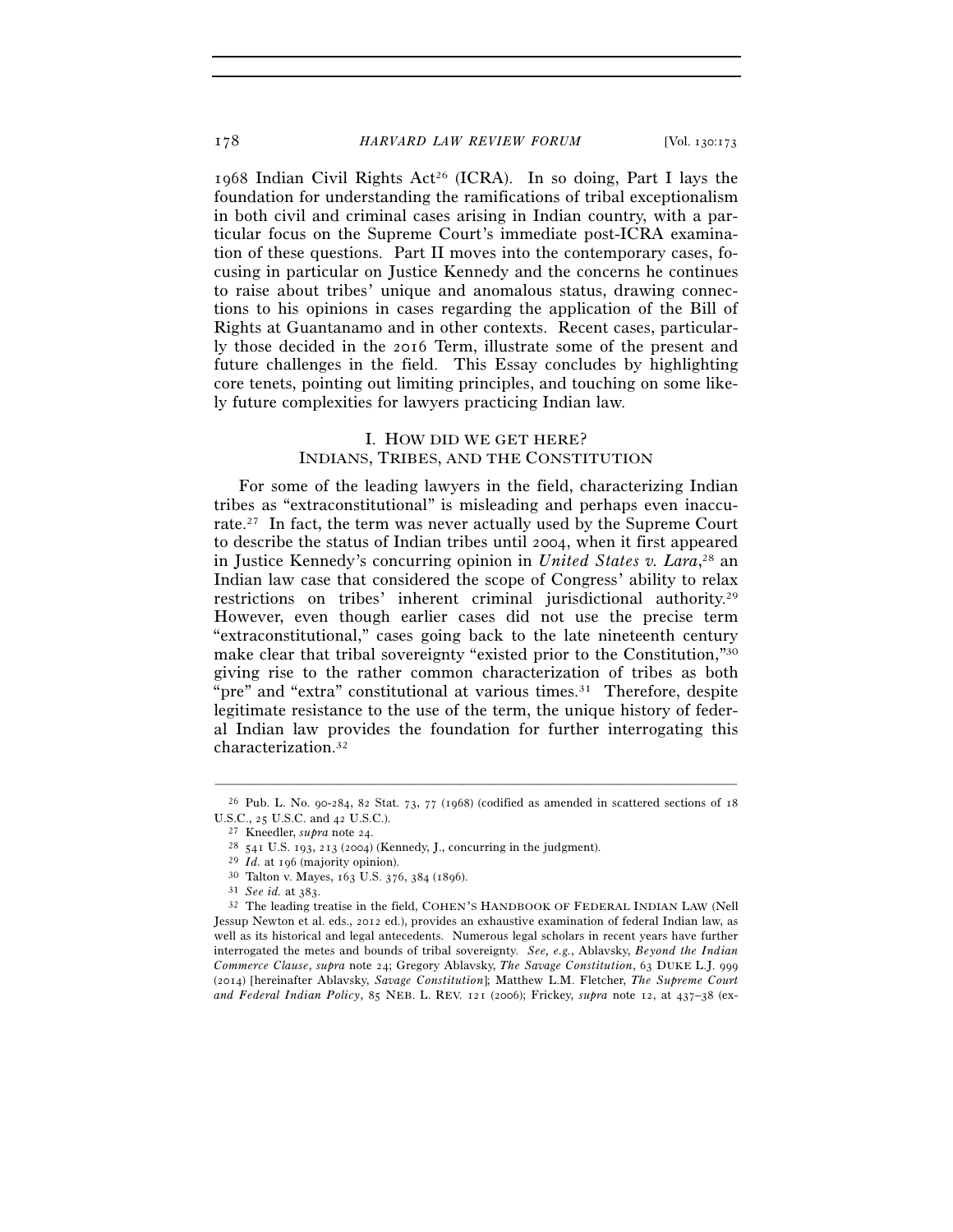From the point of contact, Europeans encountered hundreds of tribal nations possessing sovereignty over their lands and their people.33 To facilitate settlement, and often to guarantee tribes' peace and self-governance without interference,34 treaties served as the primary mechanism to transfer lands from Indians to settlers.<sup>35</sup> The treatymaking authority was eventually constitutionalized in Article II of the U.S. Constitution, which states: "[The President] shall have Power, by and with the Advice and Consent of the Senate, to make Treaties."36 This provision, along with the Supremacy Clause,<sup>37</sup> made treaties the supreme law of the land. Thus, taken together, the Treaty Clause and the Indian Commerce Clause38 provide two constitutional bases for sovereign-to-sovereign relations between the United States and Indian nations.39

In early interactions and spanning until 1871, treaties served as the primary source of regulation between the sovereigns, and the United States ultimately made over three hundred treaties with Indian tribes.40 By binding themselves together through treaty-making, the United States confirmed the legal and historical understanding of tribes as nations, with inherent sovereignty over lands, territory, and people, an understanding that continues today.41 This interaction as sovereigns long predated the formation of the United States and the drafting of the U.S. Constitution. Having engaged in numerous wars with colonial forces, tribes were seen as potential military opponents, not wholly unlike foreign powers, at the time of the Constitution's

plaining the recognition of tribal sovereignty by the United States in the Constitution and Supreme Court jurisprudence); Sarah Krakoff, *A Narrative of Sovereignty: Illuminating the Paradox of the Domestic Dependent Nation*, 83 OR. L. REV. 1109 (2004) (looking at tribal sovereignty from the viewpoint of the Navajo). 33 Angela R. Riley, *The History of Native American Lands and the Supreme Court*, 38 J. SUP.

CT. HIST. 369, 369 (2013). 34 *See, e.g.*, Treaty with the Wiandot, Delaware, Chippawa, and Ottawa Nations, art. III, Jan.

<sup>21</sup>, 1785, 7 Stat. 16, 17 (establishing the boundary line between the United States and the Wiandot and Delaware nations); Treaty with the Delaware Nation, Delaware-U.S., art. II, Sept. 17, 1778, 7 Stat. 13, 13 (committing to "a perpetual peace and friendship" that "shall from henceforth take place, and subsist between the contracting parties aforesaid, through all succeeding generations"); United States v. Winans, 198 U.S. 371, 381 (1905) (confirming the Yakima Nation's right to fish upon the Columbia River as determined by the treaty between the Tribe and the United States).<br>
<sup>35</sup> Riley, *supra* note 33, at 369.<br>
<sup>36</sup> U.S. CONST. art. II, § 2, cl. 2.<br>
<sup>37</sup> Id. art. VI, cl. 2.<br>
<sup>37</sup> Id. art. I, § 8, c

*Nations*, 5 U. PA. J. CONST. L. 318, 326–27 (2003) (citing Richard A. Monette, *A New Federalism for Indian Tribes: The Relationship Between the United States and Tribes in Light of Our Federalism and Republican Democracy*, 25 U. TOL. L. REV. 617, 640 (1994)). 40 WILKINSON, *supra* note 4, at 8, 14. 41 *See* Puerto Rico v. Sanchez Valle, 136 S. Ct. 1863, 1872 (2016); United States v. Lara, <sup>541</sup>

U.S. 193 (2004).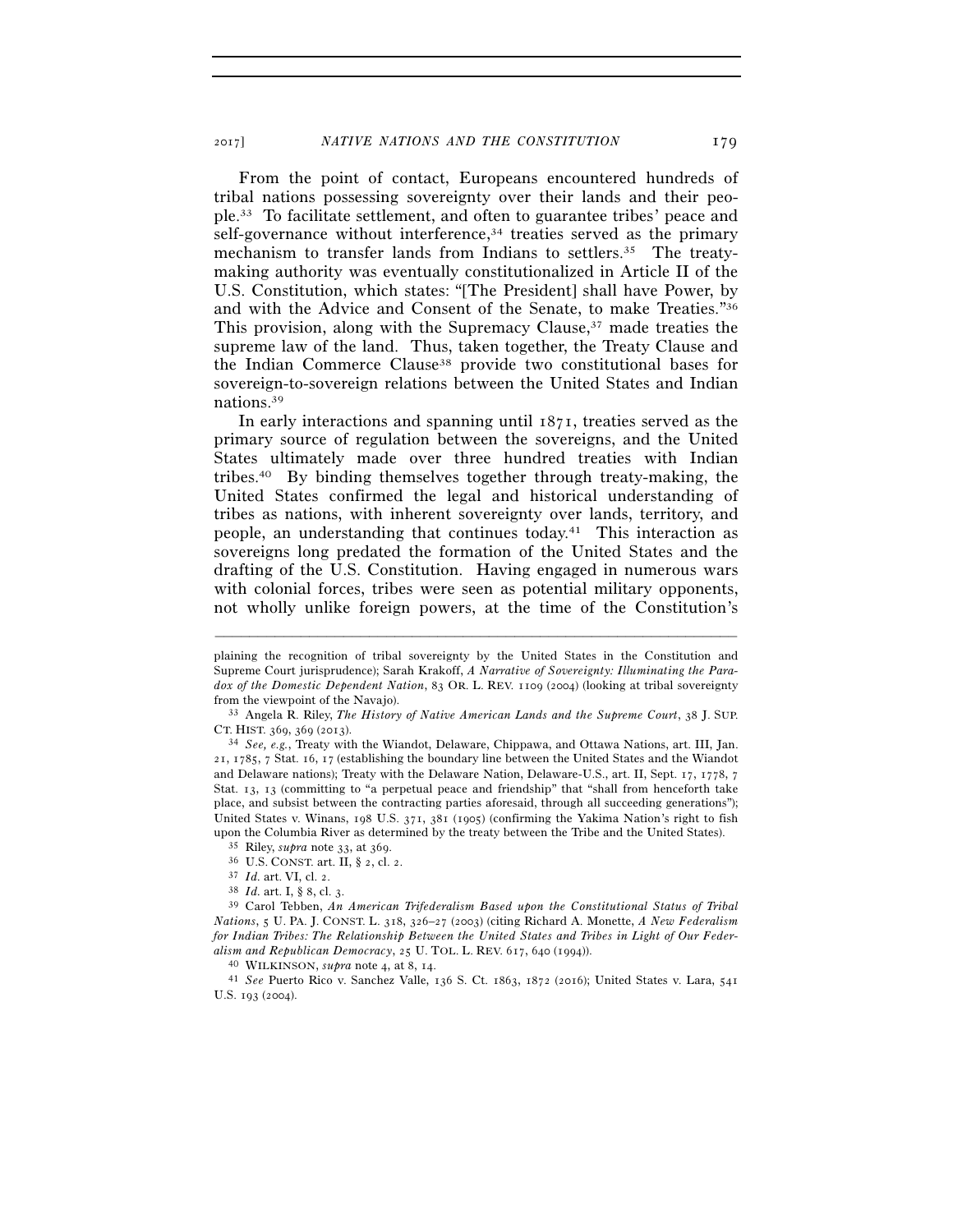drafting.42 But tribes were largely excluded from the foundational processes that contributed to the country's formation; they were not party to the Constitutional Convention and were never formally brought within the federal framework. In this way, and others discussed herein, tribes are both within and without the Constitution.

At the same time, it is perhaps too sweeping to designate tribes as "extraconstitutional." After all, the Constitution does contemplate After all, the Constitution does contemplate Indian tribes. In the Treaty Clause,<sup>43</sup> the Commerce Clause,<sup>44</sup> and through the clause regarding "Indians not taxed,"45 the Framers clearly recognized tribes' existence and importance to the founding of the country, even if they nevertheless demonstrated some trepidation about the ultimate place of tribes within the framework of the new nation.46 This ambivalence, of course, ultimately led to the now-famous decision of Chief Justice Marshall in *Cherokee Nation v. Georgia*, 47 in which he ruled out the idea that tribes could be either states or foreign powers.48 Instead, he indicated that the clearest reading of the Indian Commerce Clause designated tribes as "domestic dependent nations."49

For hundreds of years, tribes have been recognized as sovereigns. Policy shifts and corresponding changes in tribal power — exemplified by, for example, the move of Indian affairs from the Department of War to the Department of the Interior<sup>50</sup> — demonstrate migration in terms of how tribes were conceived, contemplated, and perceived by the national government. Nevertheless, although federal intervention has come in ascending and descending waves over time, the idea that Indian nations are free to "make their own laws and be ruled by them"51 has always been and remains a core tenet of Indian law.52

Occurring in parallel to a recognition of tribal sovereignty, however, were development and implementation of policies meant to destroy American Indian tribes. The historical record of atrocities committed by the federal and state governments against American Indians and Indian tribes is a stain on the long history of Indian affairs. A vast body of scholarship has detailed the wrongs committed against Indian people: broken treaties, land dispossession, genocide, disease, bounties placed on Indian "skins," abusive boarding schools, religious persecu-

<sup>42</sup> Ablavsky, *Savage Constitution, supra* note 32, at  $1037-38$ .<br>
43 U.S. CONST. art. II, § 2, cl. 2.<br>
44 Id. art. I, § 8, cl. 3.<br>
45 Id. § 2, cl. 3.<br>
46 *See* Ablavsky, *Savage Constitution, supra* note 32, at  $1038-50$ .

<sup>50</sup> Angela R. Riley, *Indians and Guns*, 100 GEO. L.J. 1675, 1694 n.107 (2012). 51 Williams v. Lee, 358 U.S. 217, 220 (1959). 52 *See Ex parte* Kan-gi-shun-ca (Crow Dog), 109 U.S. 556, 572 (1883).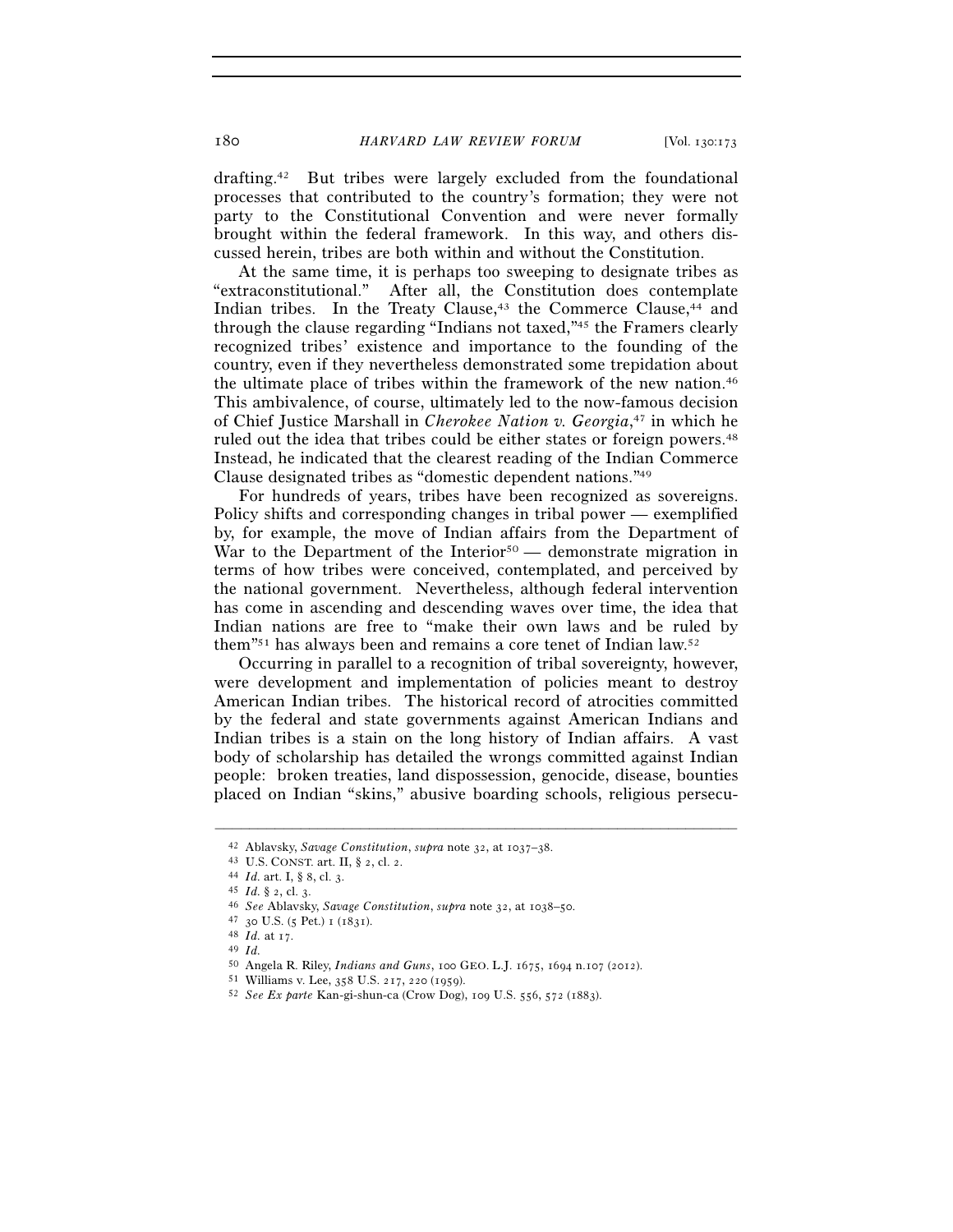tion, denial of voting rights, and removal of Indian children from Indian homes (among other things) were all promoted by American law and policy.<sup>53</sup> Thus, the primary relationship through which legal and moral wrongs were committed against Indian people from the point of contact through the modern era has been one between the American government and Indians.

But the 1960s civil rights movement flipped this inquiry on its head. Even though tribes vociferously complained of mistreatment by state and local governments, civil rights mobilization for Indians was redirected to focus on the relationship of individual Indians to tribal governments. With individual rights and civil liberties emerging as paramount considerations in the country, the fact that Indian tribal governments were not — and are not today — directly subject to the constraints of the Bill of Rights via the Constitution incited criticism and examination, both from within and without Indian communities. Ultimately, however, exogenous forces drove change.<sup>54</sup> A key figure in the movement, Senator Sam Ervin of North Carolina, introduced several bills into Congress to create an Indian Bill of Rights. Feeling that success for Indians lay in greater assimilation, individual rights, and private property, Ervin argued that the inapplicability of the Constitution's Bill of Rights to tribes was "alien to popular concepts of American jurisprudence."55

After extensive field hearings and testimony, Congress changed the legal landscape, enacting the ICRA in 1968. 56 The ICRA was intended to bind Indian tribal governments to many of the same protections under the Constitution to which state and federal governments are bound. Thus, there was a focus on individual civil rights, including the freedom of religion and freedom of speech, as well as many of the procedural rights guaranteed to defendants in the criminal process.57 But, even though the language of the ICRA tracks that of the Bill of

<sup>53</sup> For some of the most salient critiques of the history of Indian affairs, see generally ANGIE DEBO, AND STILL THE WATERS RUN (Univ. of Okla. Press 1984) (1940); VINE DELORIA, JR., BEHIND THE TRAIL OF BROKEN TREATIES (1974); VINE DELORIA, JR., CUSTER DIED FOR YOUR SINS (1969); VINE DELORIA, JR., & CLIFFORD M. LYTLE, AMERICAN INDIANS, AMERICAN JUSTICE 1–21 (1983); WALTER R. ECHO-HAWK, IN THE COURTS OF THE CON-QUEROR (2010); WINONA LADUKE, ALL OUR RELATIONS: NATIVE STRUGGLES FOR LAND AND LIFE (1999); RENNARD STRICKLAND, TONTO'S REVENGE (1997). 54 *See generally* Donald L. Burnett, Jr., *An Historical Analysis of the 1968 'Indian Civil* 

*Rights' Act*, 9 HARV. J. ON LEGIS. 557, 571–88 (1972). 55 John R. Wunder, *The Indian Bill of Rights*, *in* NATIVE AMERICANS AND THE LAW: THE

INDIAN BILL OF RIGHTS, 1968, at 2, 5 (John R. Wunder ed., 1996); see also id. at 4–5.<br><sup>56</sup> Pub. L. No. 90-284, 82 Stat. 73, 77 (1968).<br><sup>57</sup> Hearings on S. 961, S. 962, S. 963, S. 964, S. 965, S. 966, S. 967, S. 968, and S.

*Before the Subcomm. on Constitutional Rights of the S. Comm. on the Judiciary*, 89th Cong. 6–9 (1965) [hereinafter *Hearings on Constitutional Rights of the American Indian*].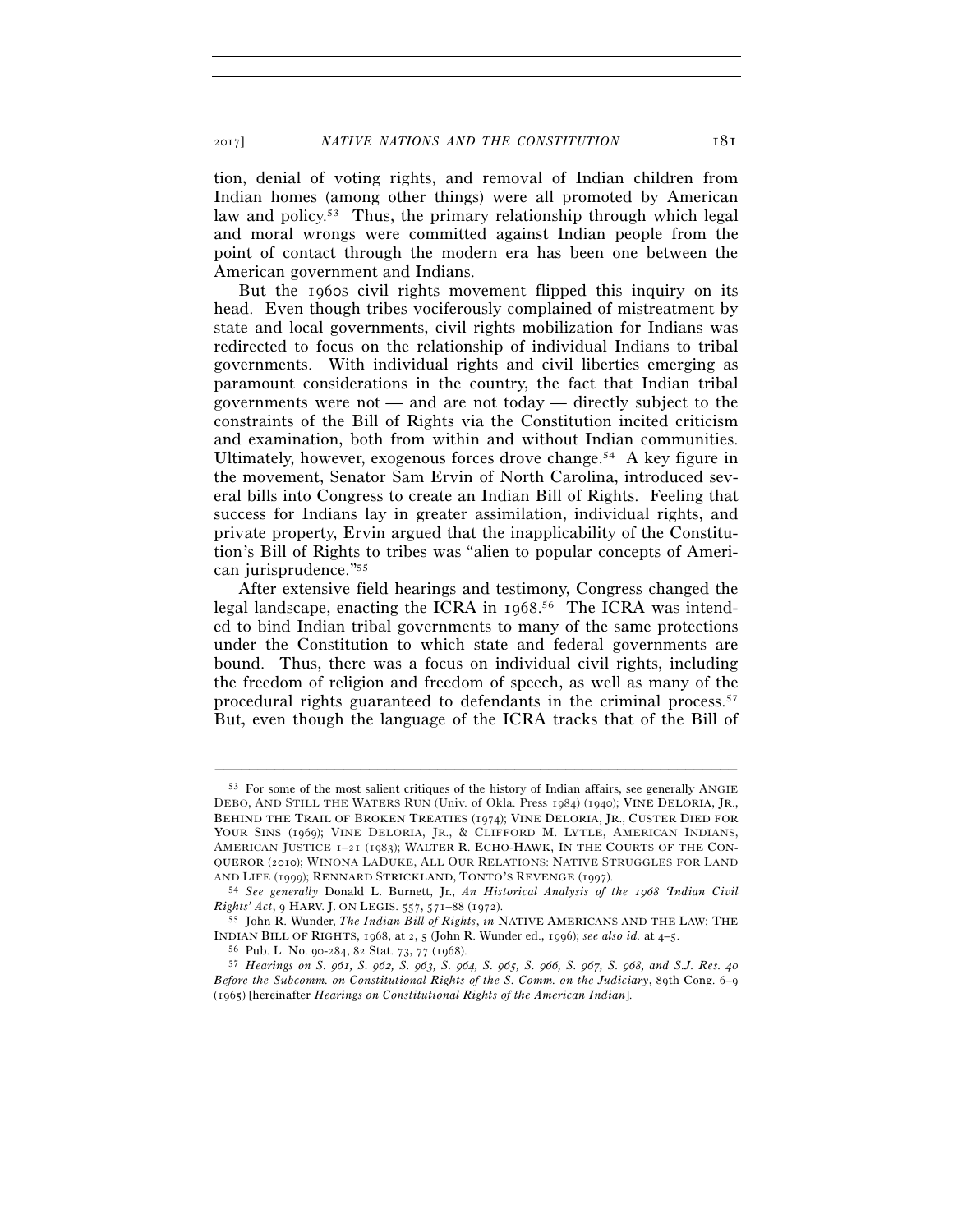182 *HARVARD LAW REVIEW FORUM* [Vol. 130:173

Rights, it is not identical.58 Important provisions, such as the prohibition on the establishment of religion, were omitted to ensure traditional tribal governance systems could flourish without risk of reprisal.

Though it is possible Congress enacted the statute on the assumption it would primarily govern the relationship between individual tribal members and their tribal governments, the statute is not limited in this way. Any person subject to the authority of a tribal government — member Indians, nonmember Indians, or even non-Indians may utilize the statute to bring a civil rights action against a tribal government.59

But the ICRA's passage did not fully alleviate concerns regarding the rights of individuals pursuant to the authority of tribal governments.60 In fact, if anything, the criticism escalated in the decades following the ICRA's enactment, in part because of the Supreme Court's ruling in *Santa Clara Pueblo v. Martinez*,<sup>61</sup> the first case to reach the Supreme Court that challenged the applicability of the ICRA to internal tribal decisions. *Santa Clara Pueblo* arose when a female member of the Santa Clara Pueblo Indian Tribe, Julia Martinez, brought an equal protection claim against her tribal government for maintaining membership rules that discriminated against female members of the Pueblo.62 The *Santa Clara Pueblo* case caused controversy on two grounds. First, it held that the ICRA did not abrogate tribal sovereign immunity from suit, though the Court did say that tribal officers could be sued in their official capacities.<sup>63</sup> Significantly, the case also held that the ICRA did not provide a federal cause of action for civil rights claims, except in the case of an action for habeas corpus.64 The Supreme Court's decision affirmed the rights of the Pueblo to determine and maintain its own membership rule.<sup>65</sup> As a tribe that, at the

<sup>58</sup> Santa Clara Pueblo v. Martinez, 436 U.S. 49, 57 & n.8 (1978).

<sup>59</sup> *See id.* at 65–66. Many tribal courts have interpreted the ICRA as creating "an implied waiver of [tribal] sovereign immunity in . . . tribal courts" for purposes of ICRA claims. Alex Tallchief Skibine, *Respondent's Brief — Reargument of* Santa Clara Pueblo v. Martinez, 14 KAN.

<sup>&</sup>lt;sup>60</sup> Cf., e.g., Poodry v. Tonawanda Band of Seneca Indians, 85 F.3d 874, 901 (2d Cir. 1996) (holding that permanent banishment ordered by the tribal council is a punitive sanction, and as such is a "sufficiently severe potential or actual restraint on liberty" to justify federal habeas review under the ICRA); Quair v. Sisco, 359 F. Supp. 2d 948, 971 (E.D. Cal. 2004) (following *Poodry*, holding that disenrollment and banishment are equivalent to "detention" such that federal habeas review under the ICRA is authorized).<br><sup>61</sup> 436 U.S. 49 (1978).<br><sup>62</sup> *See id.* at 51.<br><sup>63</sup> *Id.* at 59. Whether the sovereign immunity of Indian tribes extends to agents and officers in

their official capacity versus in their individual capacity is a question that has been and continues to be litigated. *See, e.g.*, Lewis v. Clarke, 135 A.3d 677 (Conn. 2016), *cert. granted*, 137 S. Ct. 31 (2016). 64 *Santa Clara Pueblo*, 436 U.S. at 60–61. 65 *See id.* at 72.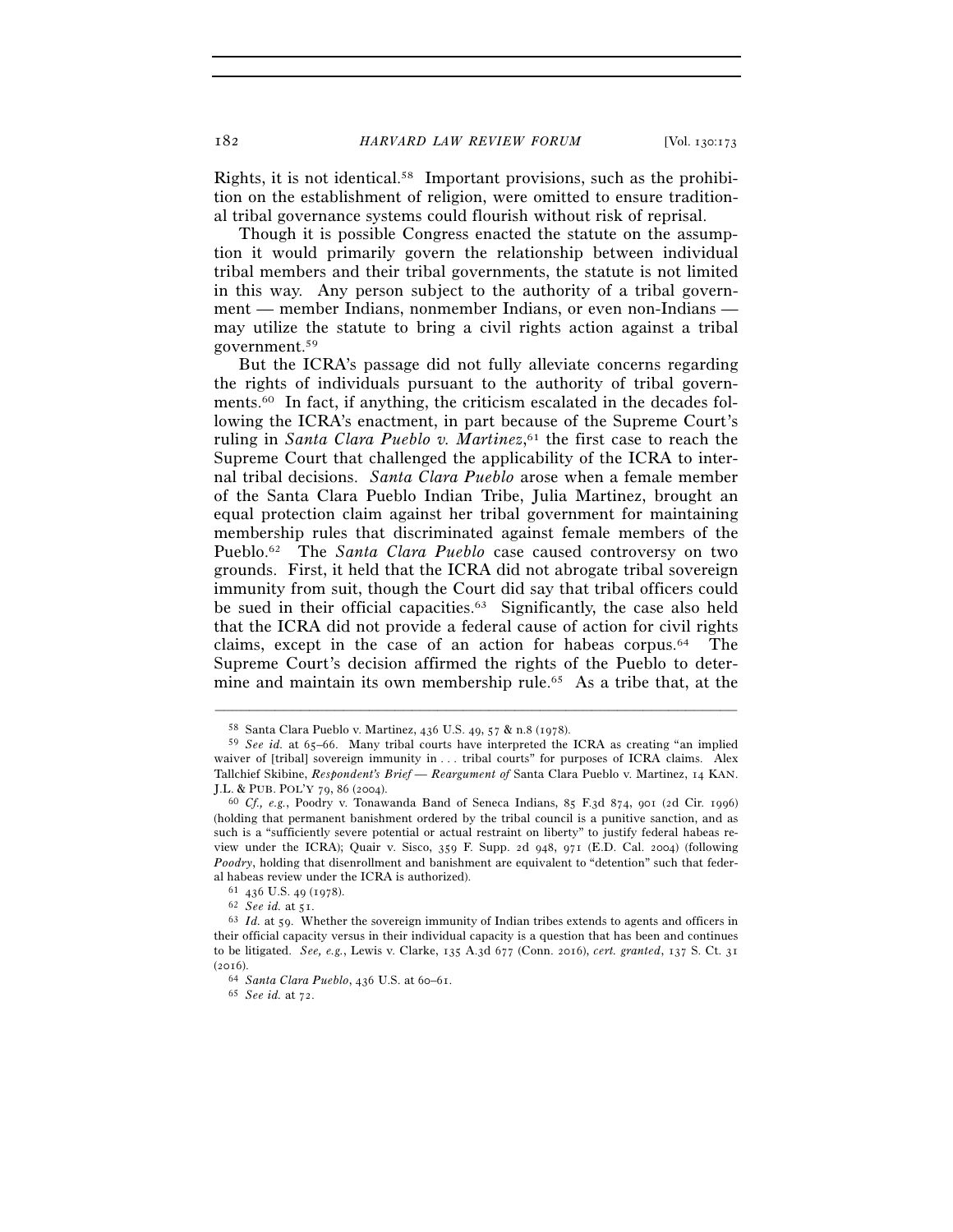time,<sup>66</sup> decided membership based on patrilineal descendancy, this meant the tribe applied and maintained membership rules that discriminated against the children of women, but not men, who married outside the Pueblo.67

From the moment it was decided, it was clear that *Santa Clara Pueblo* was a profoundly impactful case.<sup>68</sup> It upheld the tribal sovereignty of American Indian tribes to exercise a core feature of nationhood: to determine one's own membership.<sup>69</sup> It also made clear that civil rights cases brought in tribal courts against tribal governments would not be subject to federal court review, except in the case of habeas corpus actions.70 This meant that federal courts did not have the authority to review tribal court decisions on civil rights questions, except to the extent they arose from an action for habeas corpus. This feature of *Santa Clara Pueblo* remains controversial.

Curiously, after oral arguments in *Santa Clara Pueblo*, but before the opinion was issued, the Supreme Court heard oral arguments in the case of *Oliphant v. Suquamish Indian Tribe*. 71 In that case, the Court faced the question whether an Indian nation could exercise criminal jurisdiction over a non-Indian defendant who committed a crime in Indian country and who would receive the protections of the ICRA, including the right to habeas corpus.<sup>72</sup> In fact, it was through the habeas statute that Oliphant got his case into federal court.73 But none of the reasoning or consequences of *Santa Clara Pueblo* (which was not decided until later that year, in December 1978) appear in the Court's March 1978 decision in *Oliphant*.

<sup>66</sup> *See* GETCHES ET AL., *supra* note 2, at 440 ("In 2014, the Santa Clara Pueblo Tribal Council repealed the 1939 membership ordinance, 1944 and 1982 membership resolutions, and 'unwritten law' on tribal membership. The Council also enacted a resolution establishing interim membership procedures allowing for persons of mixed parentage previously excluded (such as persons similarly situated to Julia Martinez's children) to be admitted. In 2007, the Council enacted the Non-Member Residence Code. The Code provided that all persons then residing and those who wished to reside on Pueblo lands must apply to be a nonmember resident. The Council began implementation of the Code in 2015." (internal citations omitted)). 67 *See Santa Clara Pueblo*, 436 U.S. at 52–54. 68 CATHARINE A. MACKINNON, *Whose Culture? A Case Note on* Martinez v. Santa Clara

Pueblo, *in* FEMINISM UNMODIFIED 63 (1987); Judith Resnik, *Dependent Sovereigns: Indian Tribes, States, and the Federal Courts*, 56 U. CHI. L. REV. 671, 702 (1989); Angela R. Riley, *(Tribal) Sovereignty and Illiberalism*, 95 CALIF. L. REV. 799, 810–13 (2007); Madhavi Sunder, *Cultural Dissent*, 54 STAN. L. REV. 495, 497 n.7 (2001); Madhavi Sunder, *Piercing the Veil*, 112 YALE L.J. <sup>1399</sup>, 1429–30 (2003). 69 *Santa Clara Pueblo*, 436 U.S. at 72 n.32. 70 *Id.* at 64–66. 71 <sup>435</sup> U.S. 191 (1978). 72 *See id.* at 194–95. 73 *Id.* at 194.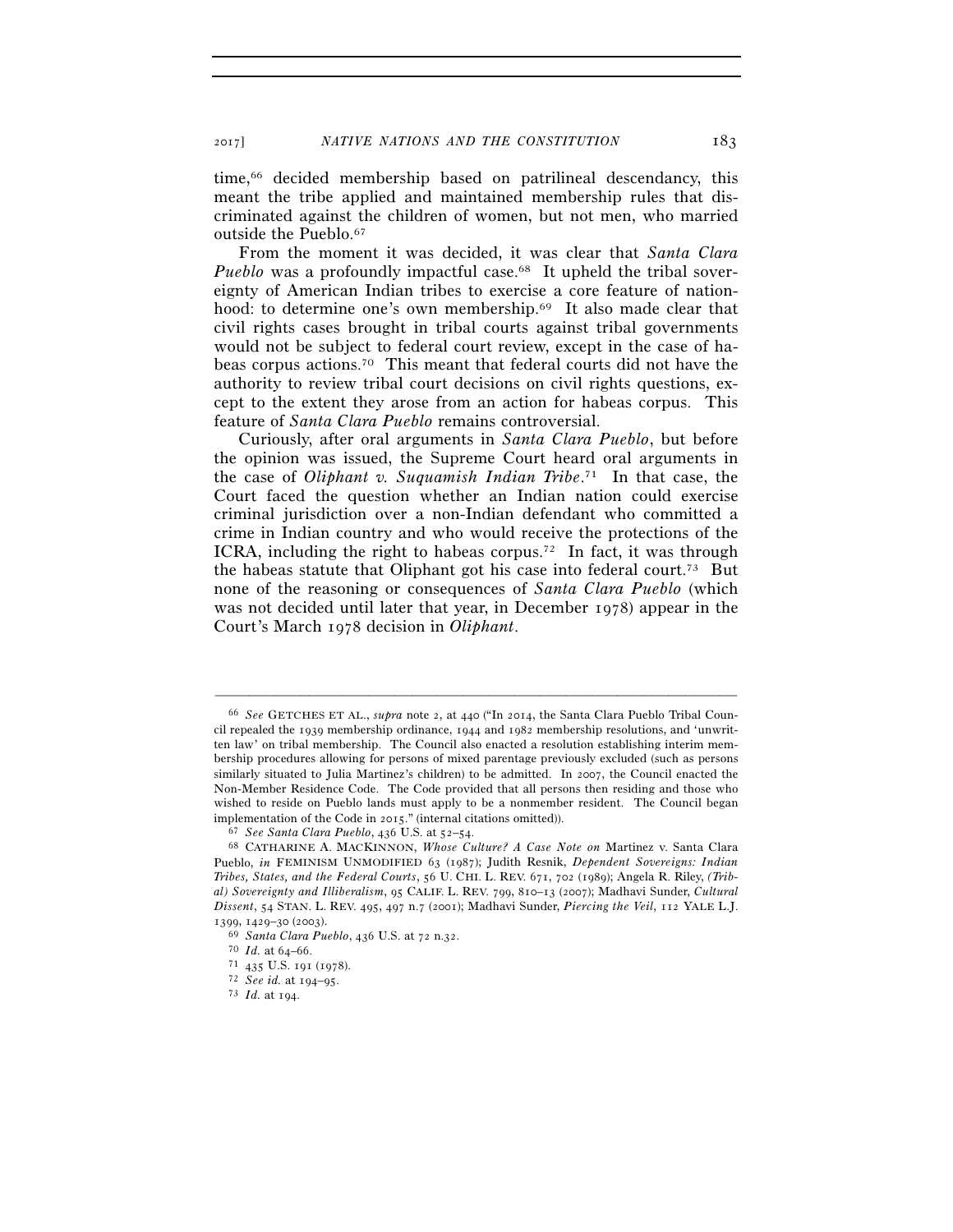The *Oliphant* Court ultimately concluded that an Indian tribe could not exercise criminal jurisdiction over a non-Indian.74 However, its opinion surprisingly did not center on the scope of protections available to individual criminal defendants in the tribal court system as guaranteed under the ICRA, or on tribal power over criminal defendants, but on a theory of implicit divestiture of tribal authority. The Court held that "Indian tribes are prohibited from exercising both those powers of autonomous states that are expressly terminated by Congress and those powers 'inconsistent with their status.'"75 Although it's not clear why the Court completely siloed its opinions in the two cases — which reasonably could be understood as intertwined it's possible that the Court in 1978 was already committed to drawing clear lines and distinctions around a tribe's authority over internal tribal matters that affect only Indians (*Santa Clara Pueblo*) versus those that potentially limit the rights of non-Indians, even when they are in Indian country (*Oliphant*).76

In the almost fifty years since *Santa Clara Pueblo*, the Court has continued to take cases that bear on issues critical to the sovereignty of Indian tribes, including security in lands and resources, as well as questions of religious freedom and continued cultural survival. Peering ahead to cases that followed in the subsequent fifty years, some of which are discussed herein, it has become apparent that the issues left open by *Santa Clara Pueblo* continue to shape much of the discourse that occurs in the field today. This is particularly true when tribal power touches the lives, as it increasingly does, of non-Indians. And questions regarding the rights of those subject to the authority of tribal governments — particularly pertaining to civil rights protections continue to emerge as questions of paramount concern, as seen in the most recent cases to appear on the Court's docket.

#### II. INDIAN NATIONS AND THE CONSTITUTION: A GLANCE THROUGH JUSTICE KENNEDY'S LENS

The threads of the extraconstitutionality question — or, in nineteenth century phrasing, the ever-pervasive "Indian problem"77 — are traceable from the earliest interactions between Indian tribes and the emerging nation. But in the last thirty years, Justice Kennedy's opin-

<sup>74</sup> *Id.* at 195. 75 *Id.* at 208 (emphasis omitted) (quoting Oliphant v. Schlie, 544 F.2d 1007, 1009 (9th Cir. 1976)).

<sup>76</sup> It was of note to the Court that the Suquamish Indian Tribe's reservation was highly allotted, with non-Indians far exceeding the number of Indian residents. *Id.* at 193 n.1.

<sup>77</sup> *See generally* A RACE AT BAY: *NEW YORK TIMES* EDITORIALS ON "THE INDIAN PROB-LEM," 1860–1900 (Robert G. Hays ed., 1997); S.F. Tappan, *Our Indian Relations*, 2 ADVOC. PEACE 266 (1870); F.A. Walker, *The Indian Question*, N. AM. REV., Apr. 1873, at 329.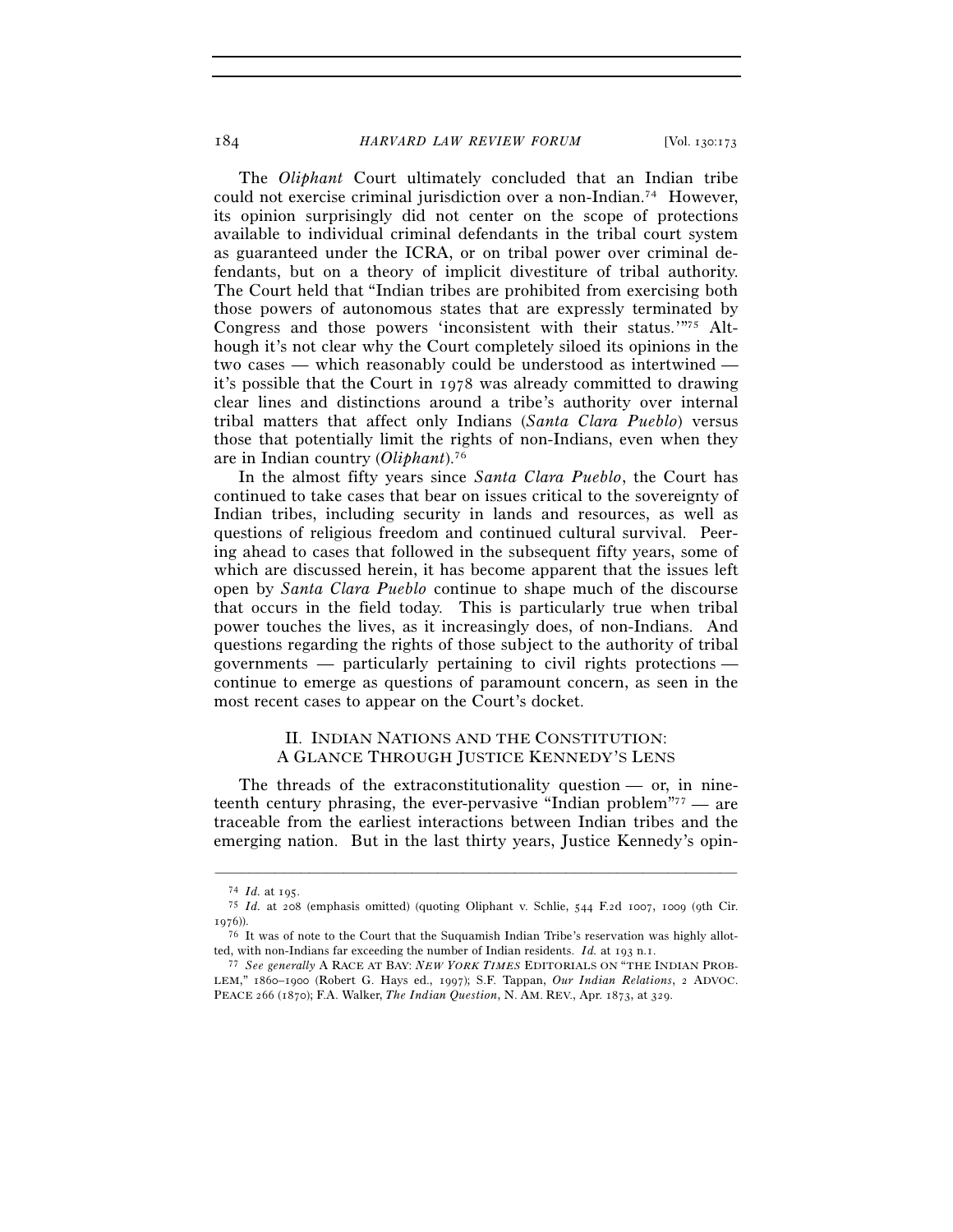ions and queries during oral arguments in Indian law cases have illuminated a particular concern about tribal authority.78 From Justice Kennedy's opinion in *Duro v. Reina*<sup>79</sup> to his concurrence in *Lara*,<sup>80</sup> and his questions in oral arguments last Term in *Mississippi Choctaw*, 81 Justice Kennedy's skepticism about the scope of tribal power largely unconstrained by the Bill of Rights — continues to emerge. His concerns about tribal governments<sup>82</sup> center on a discomfort with the proposition that Congress can subject an American citizen to the authority of a government that is not bound by the U.S. Constitution. These queries have motivated lawyers in the field to more thoughtfully contemplate tribal constitutional exceptionalism, particularly as tribes increasingly impact the lives of nonmembers. It is now apparent that an explanation of tribes as historically, legally, and jurisprudentially exceptional may not be fully responsive to contemporary concerns voiced by the Court.83

Justice Kennedy expressly raised questions regarding tribes' constitutional status for the first time in *Duro*. *Duro* focused on the issue of whether an Indian tribe could exercise criminal jurisdiction over a defendant who was Indian but not a member of the prosecuting tribe. Nonmember Indian status can arise in a variety of ways: an Indian may be an enrolled member of another federally recognized tribe (just not the prosecuting tribe); the nonmember Indian may be a descendant of the prosecuting tribe, but fail to meet criteria for enrollment for some reason (for example, by having an insufficient degree of Indian blood); or the nonmember Indian may be indigenous, but from a tribe or nation outside of the United States, such as Canada or Mexico.84 Nonmember Indians generally do not have voting rights, typically

<sup>78</sup> There are numerous theories among the Justices for why Indian rights may or may not be robustly upheld by the Court in coming years. Justice Thomas, for example, has argued repeatedly that the Constitution does not give Congress the plenary authority to act in Indian affairs. United States v. Lara, 541 U.S. 193, 214–15, 224–25 (2004) (Thomas, J., concurring); *see also* Adoptive Couple v. Baby Girl, 133 S. Ct. 2552, 2570–71 (2013) (Thomas, J., concurring). The late Justice Scalia contended that tribal sovereign immunity had developed by accident and should be overturned. Michigan v. Bay Mills Indian Cmty., 134 S. Ct. 2024, 2045 (2014) (Scalia, J., dissenting). This piece focuses on Justice Kennedy to highlight just one particular strand of argument about the scope and sustainability of tribal authority.

<sup>79</sup> <sup>495</sup> U.S. 676 (1990). 80 *Lara*, 541 U.S. at 211–14 (Kennedy, J., concurring). 81 Transcript of Oral Argument at 24–25, Dollar Gen. Corp. v. Miss. Band of Choctaw Indians, 136 S. Ct. 2159 (2016) (No. 13-1496).<br><sup>82</sup> *See, e.g.*, Boumediene v. Bush, 553 U.S. 723, 750 (2008).<br><sup>83</sup> Kristen A. Carpenter & Angela R. Riley, *Indigenous Peoples and the Jurisgenerative Mo-*

*ment in Human Rights*, 102 CALIF. L. REV. 173, 201–04 (2014); Frickey, *supra* note 12, at 437–52;

Riley, *Indians and Guns*, *supra* note 50, at 1679–83. 84 *See* Carpenter & Riley, *supra* note 83, at 181 ("Across the world, the concept of 'who is indigenous' remains contested and varied, as do contemporary legal problems and strategies.").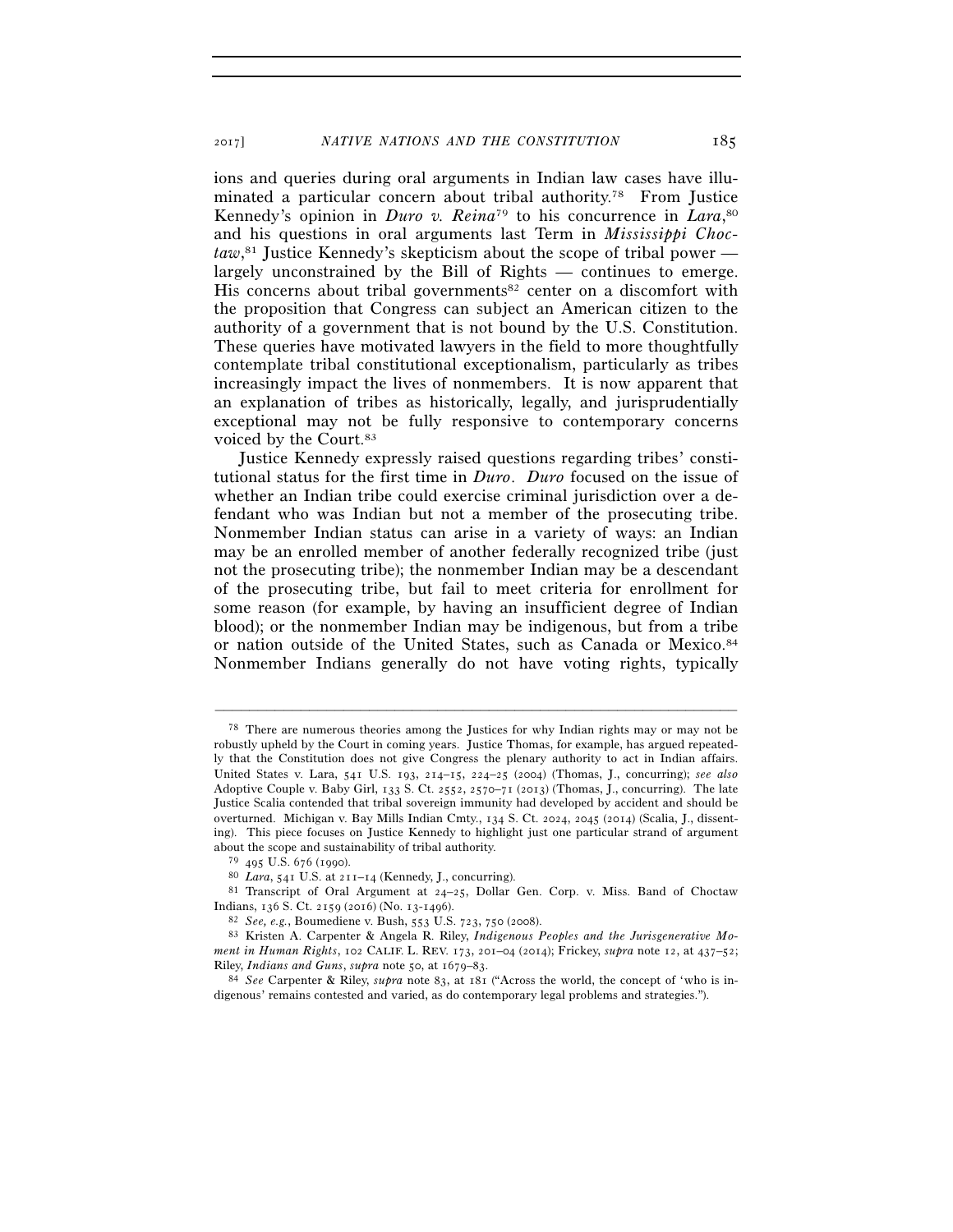cannot serve on juries, and may also lack access to other avenues of political or cultural participation within tribal life.

Recall that, in *Oliphant*, the Supreme Court held that tribes could not exercise criminal jurisdiction over non-Indians who committed crimes in Indian country. Another sovereign — state or federal, depending on a panoply of complex jurisdictional rules — would be charged with that authority.85 When the Court delivered its decision in *Oliphant*, it made a virtually unprecedented move in criminal law: it disaggregated geography and jurisdiction. Without the ability to punish crimes that occur in Indian country, Indian tribes were stripped of a core aspect of sovereignty. Accordingly, where "[n]o other sovereign has as great an interest in trying individuals for breaches of the peace as does the sovereign in whose territory the offense occurred," Indian tribes were once again set apart and disempowered.86 Today, *Oliphant* continues to impact safety and security on Indian reservations. Without tribal jurisdiction over virtually all crimes committed by non-Indians,<sup>87</sup> tribes are deprived of a critical role of a sovereign: to keep tribal members safe. Structural, political, and logistical barriers mean that crimes often go without prosecution in Indian country altogether, contributing to the epidemic of crime now seen on many reservations across the U.S.88

Despite the consequences, the Court followed the *Oliphant* reasoning in deciding *Duro*. Writing for the majority, Justice Kennedy reasoned that the tribe could not have criminal jurisdiction over a defendant who was not a tribal member, even if the defendant was Indian.89 Although *Santa Clara Pueblo* had made clear that the federal courts were available to hear habeas cases arising out of alleged ICRA violations in tribal court, and that many of the protections of the Bill of Rights were extended to tribal court defendants via the ICRA, these protections were insufficient for the Court. Though defendants in tribal court have many of the same protections as defendants criminally prosecuted in federal and state courts, the rights are not identical. For example, although the ICRA protects the right of a criminal defendant in tribal court to have an attorney, it does not require the tribe to pay for counsel for indigent defendants.90

<sup>–––––––––––––––––––––––––––––––––––––––––––––––––––––––––––––</sup> 85 *See generally* Angela R. Riley, *Crime and Governance in Indian Country*, 63 UCLA L. REV.

<sup>1564</sup> (2016). 86 Allison M. Dussias, *Geographically-Based and Membership-Based Views of Indian Tribal* 

<sup>&</sup>lt;sup>87</sup> See Oliphant v. Suquamish Indian Tribe, 435 U.S. 191 (1978).<br><sup>88</sup> See generally Riley, *supra* note 85; Kevin K. Washburn, *American Indians, Crime, and the Law*, 104 MICH. L. REV. 709 (2006).

*Law*, 104 MICH. L. REV. <sup>709</sup> (2006). 89 Duro v. Reina, 495 U.S. 676, 679 (1990). 90 *See* <sup>25</sup> U.S.C. § 1302(a)(6) (2012).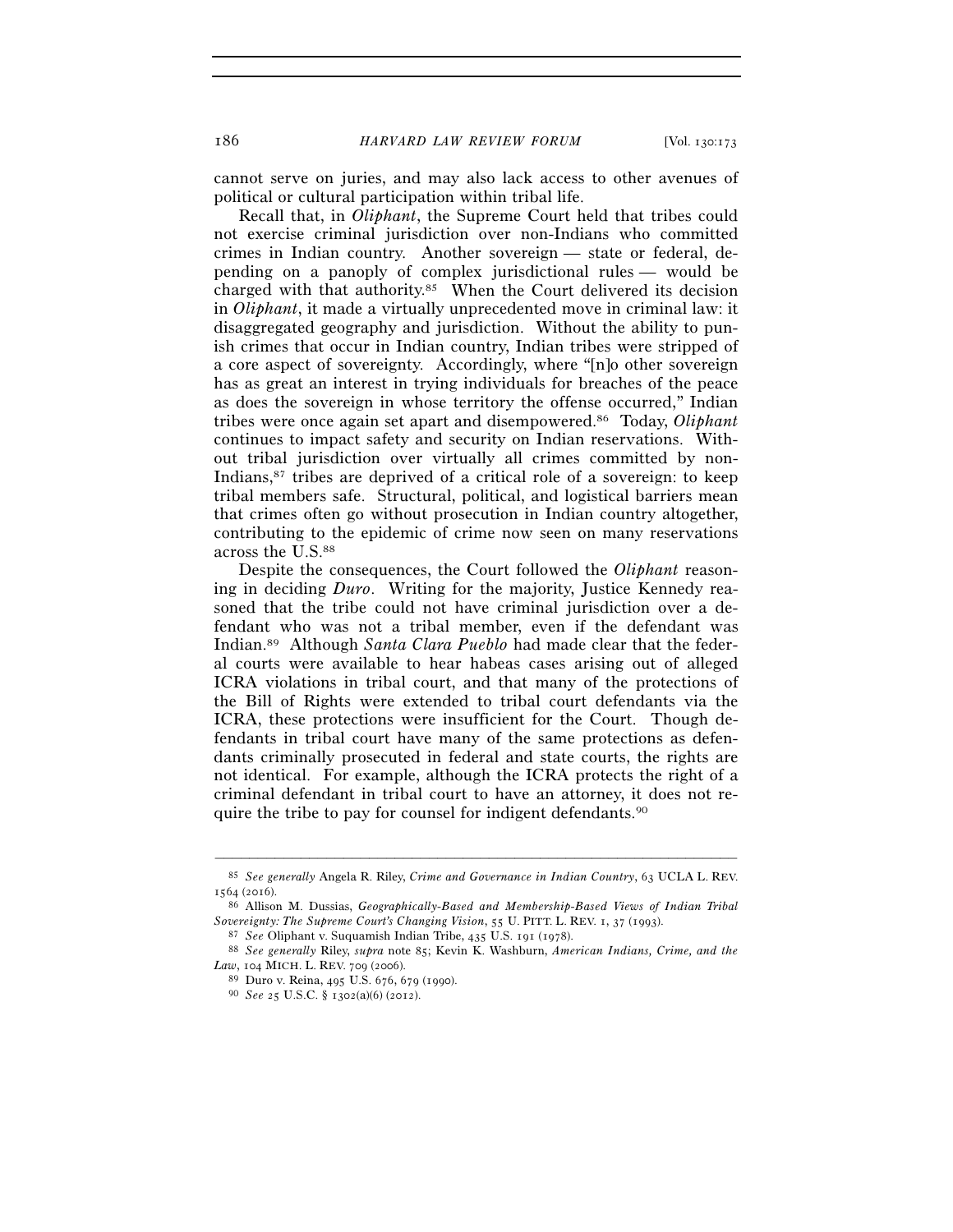In the majority opinion, Justice Kennedy stated: "Our cases suggest constitutional limitations even on the ability of Congress to subject American citizens to criminal proceedings before a tribunal that does not provide constitutional protections as a matter of right."91 Justice Kennedy made clear his skepticism that the federal government could subject citizens of the United States to the authority of a government that is not bound by the Constitution and in which the prosecuted party has no right to influence or impact tribal law.92 Because nonmember Indians presumably have no greater political rights within tribal nations than non-Indians do, Justice Kennedy reasoned, there were no grounds upon which to distinguish between the two classes of defendants for purposes of tribal jurisdiction.

In addition to being inconsistent with the historical record demonstrating the inherent sovereignty of tribes to regularly exercise criminal jurisdiction over Indians who committed wrongs in their territory regardless of tribal affiliation — the case raised a whole other set of rather serious practical concerns. The Court's decision created an actual jurisdictional void, one that the Court readily acknowledged.<sup>93</sup> The *Duro* ruling meant that literally no sovereign in existence had criminal jurisdiction over misdemeanor crimes committed by nonmember Indians against other Indians in Indian country.94 But, despite the consequences of such a ruling on the ground, the Court admonished tribes to seek solutions in Congress or to negotiate with states for expanded criminal jurisdiction rather than modify its ruling.95 Given long-standing animosities between tribes and states — in addition to a paucity of state resources as well as disincentives to police remote reservation lands where tribal trust land is not subject to state taxation for revenue-raising purposes  $\phi$  — going to states was not a desirable or realistic option for tribes.97

So, with a push from tribes and advocates, Congress acted quickly to pass the so-called "*Duro* fix" legislation.98 That statute reversed

–––––––––––––––––––––––––––––––––––––––––––––––––––––––––––––

<sup>98</sup> Only five months after the Supreme Court's decision in *Duro v. Reina*, Congress amended the Indian Civil Rights Act to affirm that the phrase "powers of self-government" "means the in-

<sup>91</sup> *Duro*, 495 U.S. at 693.<br><sup>92</sup> *Id.*<br><sup>93</sup> *Id.* at 696; *see also id.* at 704–05 (Brennan, J., dissenting); United States v. Lara, 541 U.S.<br>193, 231 (2004) (Souter, J., dissenting).

<sup>&</sup>lt;sup>94</sup> Philip P. Frickey, *Transcending Transcendental Nonsense: Toward a New Realism in Federal Indian Law*, 38 CONN. L. REV. 649, 660 (2006).

<sup>95</sup> *Duro*, 495 U.S. at 697–98. 96 Carole Goldberg-Ambrose, *Public Law 280 and the Problem of Lawlessness in California Indian Country*, 44 UCLA L. REV. 1405, 1426 (1997) (describing how the federal government increased state authority to police reservations but did not remove trust status, preventing states from raising tax revenue to finance this additional policing burden).

<sup>&</sup>lt;sup>97</sup> *Cf.* United States v. Kagama, 118 U.S. 375, 384 (1886) ("Because of the local ill feeling, the people of the States where [tribes] are found are often [the tribes'] deadliest enemies.").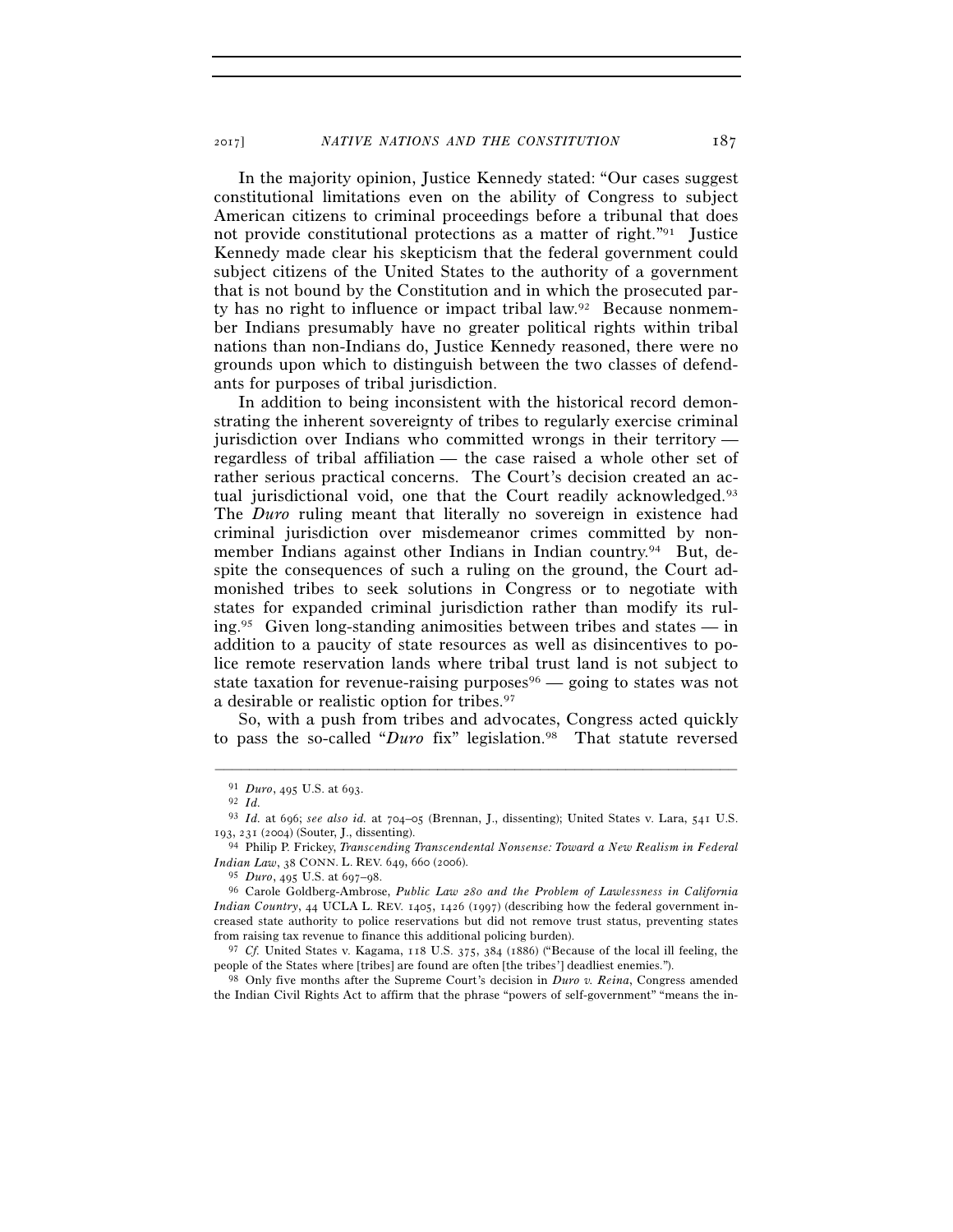*Duro* by affirming that tribes do, in fact, have inherent — not delegated — criminal jurisdiction over nonmember Indians who commit crimes in Indian country.99 It affirmed the principle that even though Congress, through its plenary authority over Indian affairs, may have tightened restrictions on tribal criminal jurisdiction over time, it could now loosen them under the same plenary power.100 But, as one might suspect, the *Duro* fix caused unease both within and without Indian country.101 The statute left open questions regarding the scope of both tribal and federal power in regards to tribal sovereignty.

These questions arose again in a different frame when the Supreme Court later heard *United States v. Lara*, 102 which tested the constitutionality of the *Duro* fix.103 Billy Jo Lara had challenged his criminal conviction under the *Duro* fix, primarily on the grounds that Congress did not have the authority to pass the legislation that relaxed restrictions on tribal criminal jurisdiction and made tribal prosecution possible.104 In essence, then, Lara's case centered on the limitations, if any, on the constitutional power of Congress to legislate in Indian affairs.

Given the long line of Supreme Court precedents leading up to *Lara* confirming that the federal government's authority over Indian affairs is plenary and broad,<sup>105</sup> with only marginal and haphazardly defined limitations,<sup>106</sup> and that treaties with and obligations to Indian tribes could lawfully be shirked,107 it was disquieting that the Court found only by a narrow 5–4 margin that it was within the authority of Congress to enact the *Duro* fix.108 And it was here, in Justice Kennedy's concurrence, that he reiterated his reasoning in *Duro*, questioning again the constitutional limits on Congress's authority to submit an

–––––––––––––––––––––––––––––––––––––––––––––––––––––––––––––

<sup>101</sup> See id. at 109 (characterizing *Duro* as an extension of the widely condemned *Oliphant* holding).

herent power of Indian tribes, hereby recognized and affirmed, to exercise criminal jurisdiction over all Indians." Department of Defense Appropriations Act of 1991, Pub. L. No. 101-511, sec. 8077(b), § 201(2), 104 Stat. 1856, 1892 (1990) (codified as amended at 25 U.S.C. § 1301 (2012)). 99 *Id.*

<sup>100</sup> *See* Nell Jessup Newton, Commentary, *Permanent Legislation to Correct* Duro v. Reina, 17

<sup>102</sup> <sup>541</sup> U.S. 193 (2004). 103 *Id.* at 193–94. 104 Although Lara did try to raise other issues before the Supreme Court, the Court declined to reach them, as it found the double jeopardy issue dispositive. *Id.* at 207–09.<br><sup>105</sup> *See, e.g.*, Lone Wolf v. Hitchcock, 187 U.S. 553 (1903).<br><sup>106</sup> The Court backed off such a strong view of the plenary power doctrine w

*Delaware Tribal Business Committee v. Weeks*, 430 U.S. 73 (1977), and *United States v. Sioux Nation of Indians*, 448 U.S. 371 (1980).<br><sup>107</sup> *Lone Wolf*, 187 U.S. at 566 ("The power exists to abrogate the provisions of an Indian trea-

 $tv \ldots$ . [I]n a contingency such power might be availed of from considerations of governmental policy, particularly if consistent with perfect good faith towards the Indians.") 108 *Lara*, 541 U.S. at 195; *see also* Frickey, *supra* note 12, at 465.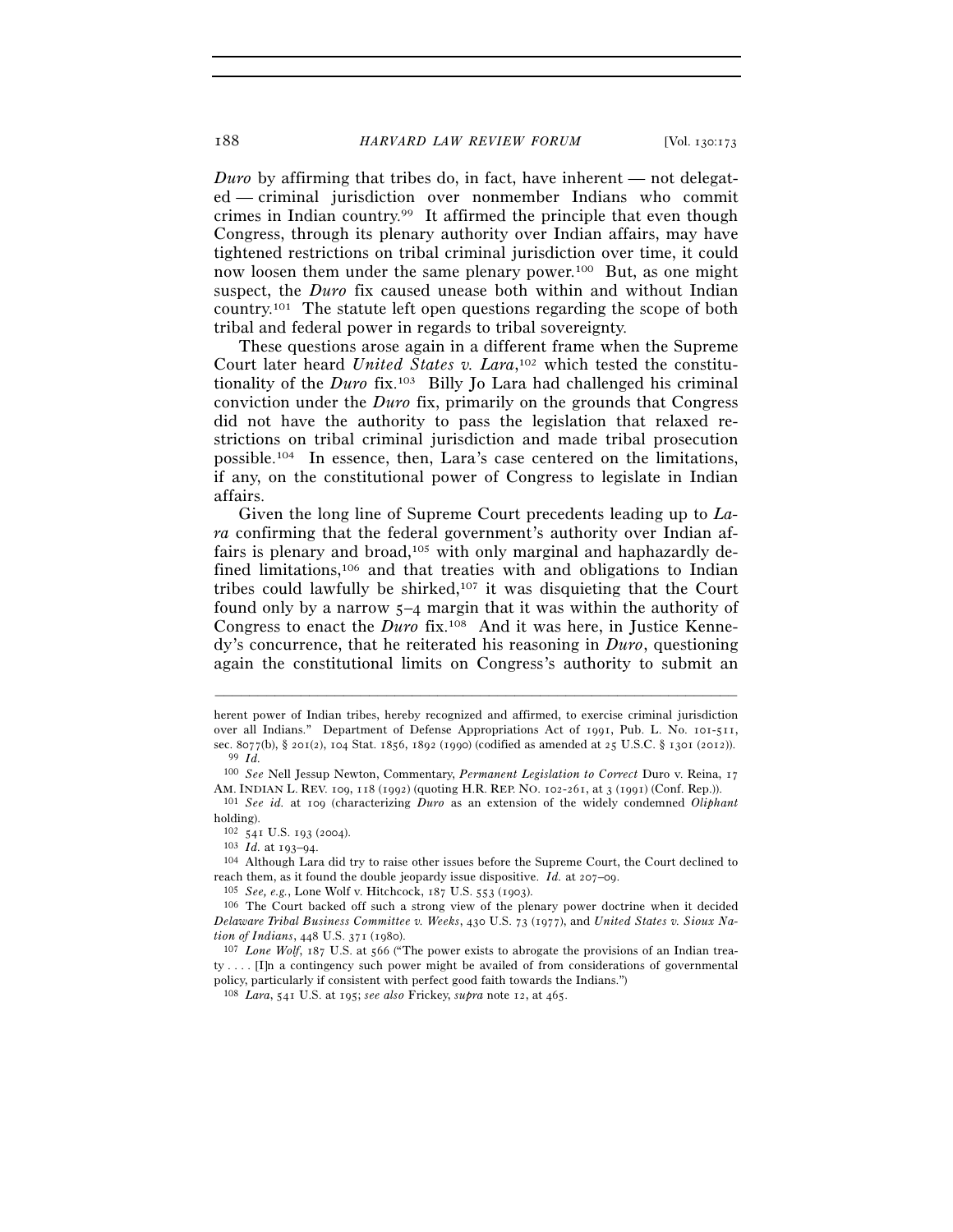2017] *NATIVE NATIONS AND THE CONSTITUTION* 189

American citizen to the jurisdiction of an "extraconstitutional" tribal sovereign.109

Around the same time Justice Kennedy was forming his views regarding the relationship of Indian tribes to the Constitution, a parallel string of cases brought against the Bush Administration to challenge the detainment of enemy combatants at Guantanamo Bay dovetailed with the Indian law cases. Notably, the same year *Lara* was decided, the Supreme Court handed down its opinion in *Rasul v. Bush*, 110 which provided Guantanamo detainees access to federal courts, even though Guantanamo was not on U.S. soil.111 Concurring in the Court's judgment, Justice Kennedy noted the "unchallenged and indefinite control that the United States has long exercised over Guantanamo Bay," despite the fact that it was not formally a U.S. territory.<sup>112</sup>

Then, four years after *Lara*, Justice Kennedy continued this line of reasoning in his majority opinion in *Boumediene v. Bush*. 113 There, the Court was presented with the question of whether prisoners at Guantanamo Bay had a right to have their convictions reviewed pursuant to the writ of habeas corpus where there was not a sufficient statutory substitute.<sup>114</sup> In the majority opinion, Justice Kennedy raised the question — reminiscent of his Indian law opinions — of whether the United States could subject enemy combatants at Guantanamo Bay, over which the U.S. exercised de facto sovereignty, to its authority without constitutional protections.<sup>115</sup> Ultimately, the Court concluded that the detainees at Guantanamo Bay were, for all practical purposes, so completely subject to the authority of the United States that they could avail themselves of habeas corpus protections under the U.S. Constitution.<sup>116</sup>

In terms of assessing Justice Kennedy's views about territoriality, sovereignty, and the Constitution as they relate to the field of federal Indian law, *Boumediene* stands as more than merely a footnote. The case is revealing, if not potentially predictive, of Justice Kennedy's discomfort with the logical conclusions following from a formalistic approach to territoriality and sovereignty. *Boumediene* also provides a link between the Court's Indian law jurisprudence and cases involving the scope of the application of the U.S. Constitution and the Bill of Rights in the territories. The distinctions and parallels between terri-

<sup>&</sup>lt;sup>109</sup> *Lara*, 541 U.S. at 213 (Kennedy, J., concurring in the judgment).<br>
<sup>110</sup> 542 U.S. 466 (2004).<br>
<sup>111</sup> *Id.* at 483–84.<br>
<sup>112</sup> *Id.* at 487 (Kennedy, J., concurring in the judgment).<br>
<sup>113</sup> 553 U.S. 723 (2008).<br>
<sup>114</sup> companying notes 91, 109. 116 *Boumediene*, 553 U.S. at 771.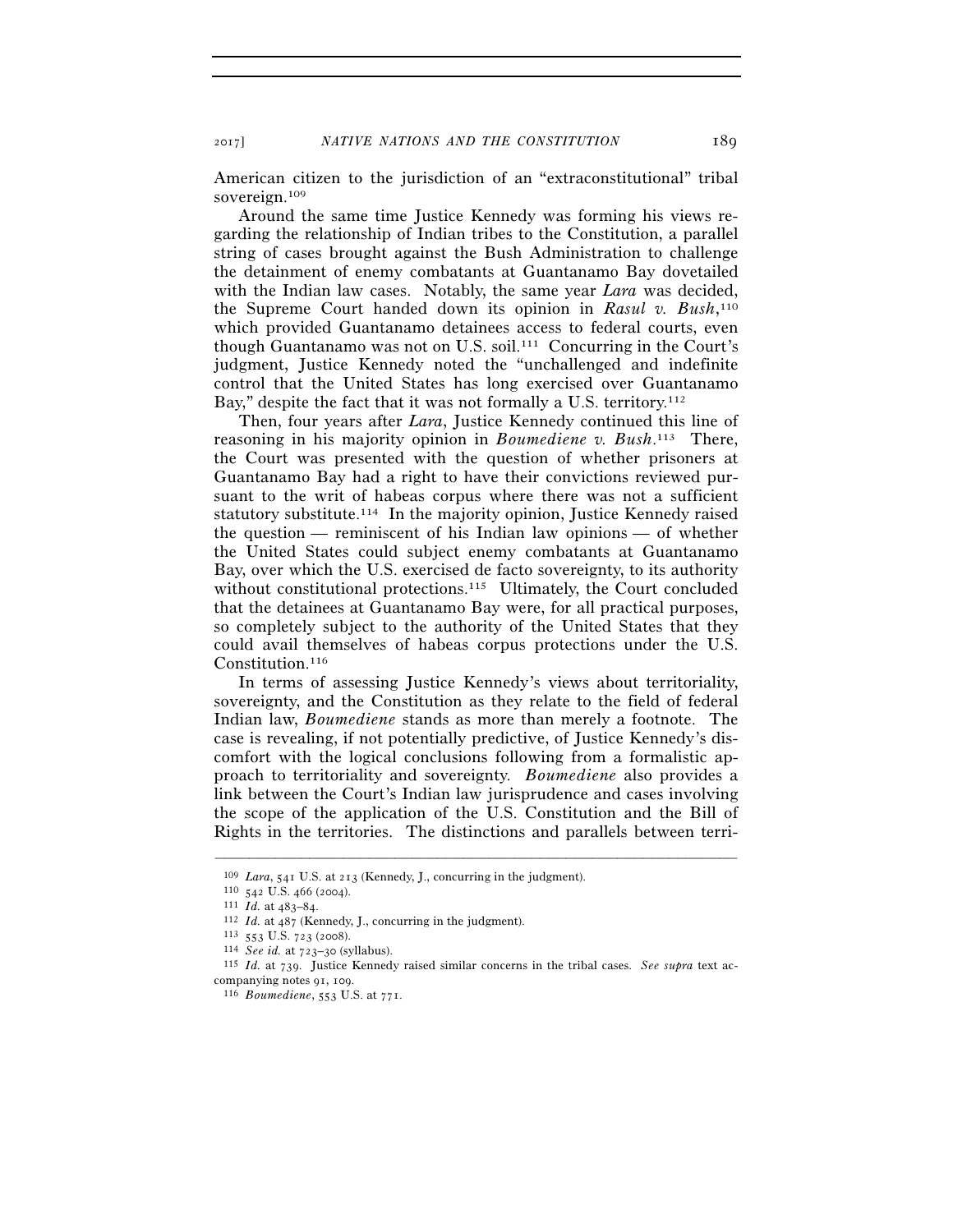190 *HARVARD LAW REVIEW FORUM* [Vol. 130:173

tories acquired by the United States that have never achieved statehood and Indian country have long been queried by scholars.<sup>117</sup>

Perhaps it is unsurprising then that the issue of inherent versus delegated power continues to arise in both contexts and has significant ramifications for tribal sovereignty. In recent years, for example, Congress has sought to address and improve some aspects of Indian country criminal justice. The Tribal Law and Order Act of 2010<sup>118</sup> amended the Indian Civil Rights Act to allow tribes sentencing authority in excess of one-year imprisonment if particular procedural processes and rights are put in place.<sup>119</sup> Then, in 2013, Congress reauthorized the Violence Against Women Act<sup>120</sup> (VAWA) with tribal proviprovisions.121 Those provisions created a mini-*Oliphant* fix, such that they recognized tribes' inherent authority to criminally prosecute non-Indians who commit acts of domestic violence against Indians in Indian country.<sup>122</sup> Again, because the Bill of Rights does not directly apply to tribal governments, the statute requires that tribes guarantee defendants' rights in line with the Constitution if they choose to exercise this power.123 Since the completion of the pilot project, more and more tribes have sought to implement VAWA on their reservations.<sup>124</sup> In fact, the push for a full and complete *Oliphant* "fix" has also increased, particularly as evidence mounts that tribes can and do protect the constitutional rights of non-Indian defendants in tribal court, and that such expansions — especially for collateral crimes such as child and elder abuse — are needed to ensure justice and safety for reservation residents.125 But congressional acts in the field, much like the *Duro* fix, are still likely to be challenged on the grounds that they are delegations of sovereignty, rather than recognitions of inherent powers.

In this light, the most important Indian law case of 2016 may well have been one that is not an Indian law case at all. The Court's 2016 opinion in *Puerto Rico v. Sanchez Valle*126 emphatically reiterated the

<sup>117</sup> *See, e.g.*, Sarah H. Cleveland, *Powers Inherent in Sovereignty: Indians, Aliens, Territories, and the Nineteenth Century Origins of Plenary Power over Foreign Affairs*, 81 TEX. L. REV. 1,

<sup>163–250 (2002);</sup> RAUSTIALA, *supra* note 7.<br>
<sup>118</sup> Pub. L. No. 111-211, tit. II, 124 Stat. 2261 (codified in scattered sections of 25 U.S.C.).<br>
<sup>119</sup> *Id.* at sec. 234, § 202, 124 Stat. at 2279–82 (codified as amended at 2

<sup>54, 118</sup>–26. 122 *Id.* at sec. 904, § 204(b), 127 Stat. at 121–22 (codified as amended at 25 U.S.C. § 1304(b)

<sup>(</sup>Supp. I. 2014)). 123 *See id.*; *see also* Riley, *supra* note 85, at 1592. 124 *See About ITWG*, NAT'L CONGRESS AM. INDIANS, http://www.ncai.org/tribal-vawa/pilot

<sup>-</sup>project-itwg/about-itwg [https://perma.cc/S3VM-VMSC] (listing forty-four tribes as members of a voluntary working group).

<sup>125</sup> Riley, *supra* note 85, at 1581–82. 126 <sup>136</sup> S. Ct. 1863 (2016).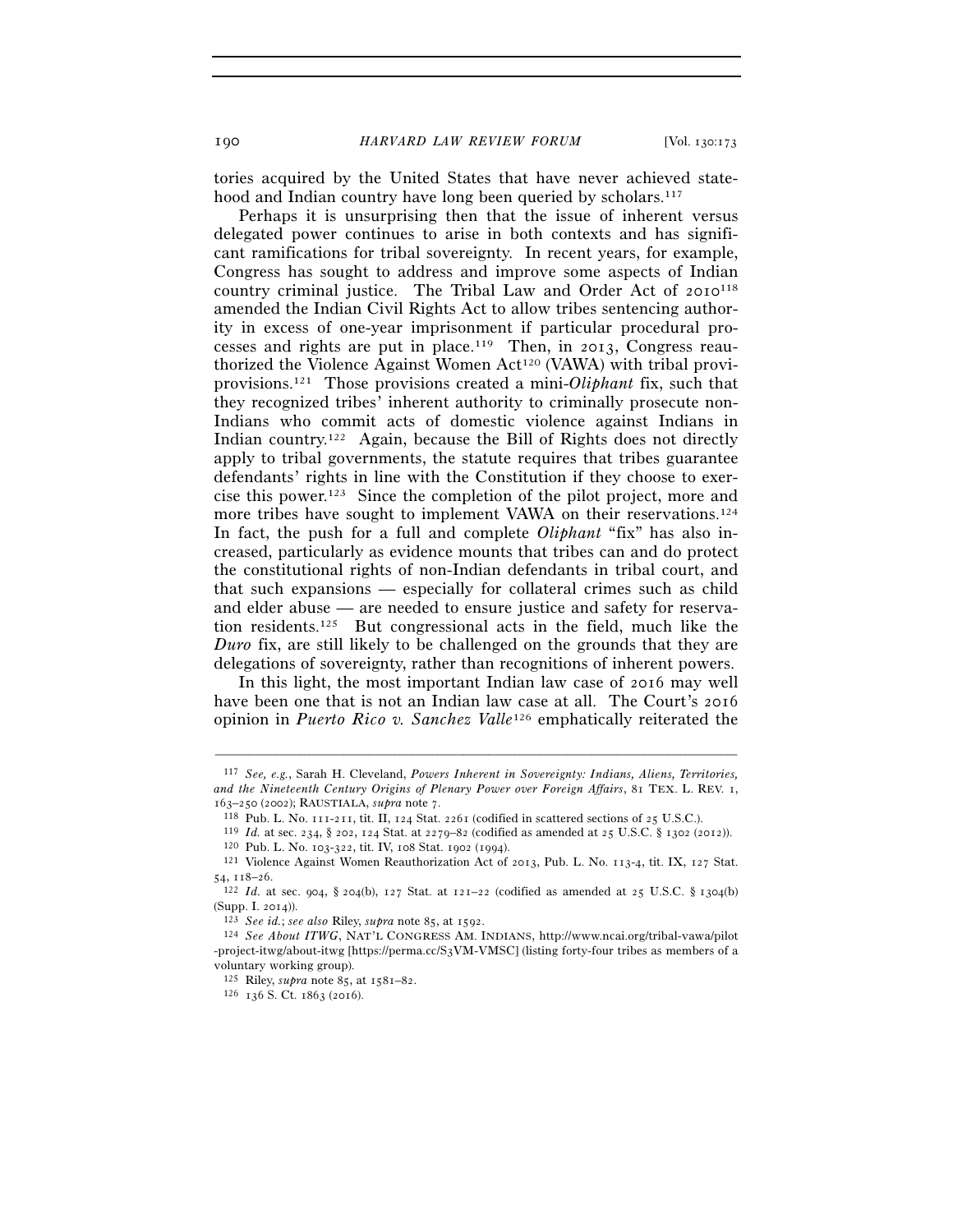principle that the sovereignty of tribes is inherent, $127$  even though the case did not deal directly with Indian rights.128 Justice Kagan's majority opinion, joined by Justice Kennedy,<sup>129</sup> affirmed the inherent sovereignty of Indian tribes and distinguished it from that of Puerto Rico, which, according to the Court, enjoyed only delegated authority from the United States.130 In doing so, the Court reinforced a vision of robust, inherent tribal sovereignty, full and complete except to the extent those rights have been limited or divested by Congress.131

Justice Breyer's dissent, joined by Justice Sotomayor, argued that it was inconsistent for the Court to say that the sovereignty of Indian tribes is inherent, but that Puerto Rico's is delegated.132 Though *Sanchez Valle* is the Court's most robust and definitive statement regarding inherent tribal sovereignty in years, Breyer's powerful dissent presented a countervailing view.133 One pressing question after *Sanchez Valle* is whether those arguments in dissent have the potential to begin unraveling long-established principles in the field.

All of these threads of inquiry link up together and connect back to the core principle from which this Essay began. That is, the Constitution does not directly apply to Indian tribal governments, and the tribes are bound only by provisions similar to those contained in the Bill of Rights by statute. With *Santa Clara Pueblo* standing as a reminder that federal courts do not have the authority to review civil rights claims arising out of tribal courts, save habeas, claims regarding civil rights in both the criminal and civil contexts continue to confront the Supreme Court. Just this past Term, the Supreme Court considered two cases — *Dollar General Corp. v. Mississippi Band of Choctaw Indians*134 and *United States v. Bryant*135 — both of which dealt with the constitutional rights of those under tribal jurisdiction. Both had the potential to reshape the landscape of federal Indian law.

Without question, *Mississippi Choctaw* could have been the most destructive case to tribal sovereignty in more than two decades. But with only eight members, the Court split evenly 4–4, issuing a per curiam opinion upholding the Fifth Circuit ruling, which had gone in

<sup>–––––––––––––––––––––––––––––––––––––––––––––––––––––––––––––</sup> 127 *Id.* at 1871–72 (discussing tribes' "primeval" or "pre-existing" sovereignty, *id.* at 1872, as similar to the states' "inherent sovereignty" separate from the federal government, *id.* at 1871). 128 *Id.* at 1868 (identifying double jeopardy issue for prosecutions by Puerto Rico and the

United States).<br> $129$  *Id.* at  $1867$ 

<sup>129</sup> *Id.* at 1867. 130 *Compare id.* at 1872 (recognizing tribes' "inherent" sovereignty), *with id.* at 1873 (concluding that territories are "not sovereigns distinct from the United States").<br><sup>131</sup> *See* Oliphant v. Suquamish Indian Tribe, 435 U.S. 191, 209–12 (1978).

<sup>&</sup>lt;sup>132</sup> *Sanchez Valle*, 136 S. Ct. at 1884 (Breyer, J., dissenting) ("Indeed, it is difficult to see how we can conclude that the tribes do possess [sovereign] authority but Puerto Rico does not.").  $133$  *Id.* at 1879–80. <br> $134$  136 S. Ct. 2159 (2016).  $135$  136 S. Ct. 1954 (2016).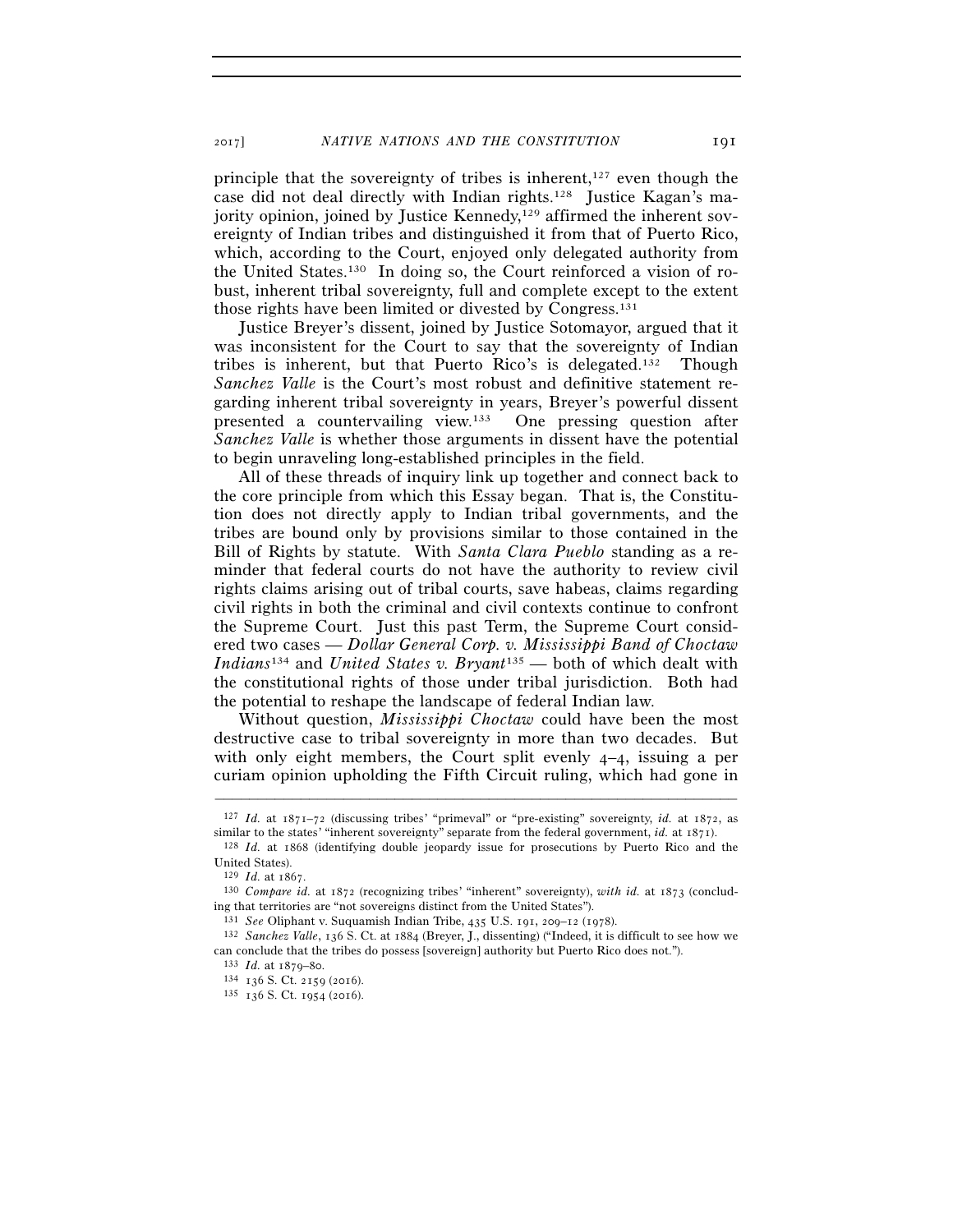the tribe's favor.136 The case arose out of a civil suit following the sexual molestation of an Indian boy on the Mississippi Choctaw reservation by an employee of Dolgencorp.137 Dolgencorp operated a Dollar General store that sits on trust land of the Mississippi Band of Choctaw Indians; the store was operated under a lease with and a business license issued by the tribe.138 The store manager, Dale Townsend, agreed to serve as a youth mentor through the tribe's job training program, known as the Youth Opportunity Program (YOP).139 The YOP attempted to "place young tribe members in short-term, unpaid positions with local businesses for educational purposes."140 Through this program, Townsend came into contact with John Doe, a thirteen-year-old tribal member, who was assigned to the Dollar General store. Doe alleged that Townsend sexually molested him while he was working at Dollar General.<sup>141</sup> Doe sued Dolgencorp and Townsend in tribal court, seeking punitive damages. $142$ 

The tribal court, the federal district court, and the Fifth Circuit all upheld tribal civil jurisdiction over the case against Dollar General because Dollar General had — through various means, including opting into the  $YOP$  — consented to tribal jurisdiction.<sup>143</sup> But Dollar General appealed the Fifth Circuit decision to the Supreme Court. Given that there was no circuit split in the standard for determining tribal civil jurisdiction — known as the *Montana*144 test, which links tribal civil adjudicatory and regulatory jurisdiction<sup>145</sup> — one could speculate that the only reason for the Court to take the case was to overturn or narrow its own precedent so as to deprive tribal courts of jurisdiction to hear such cases.

Of course, of utmost importance to the Mississippi Choctaw, as well as other tribes, was the question of how and when non-Indians will be held to account for unlawful actions against Indians in Indian country.146 After all, following *Oliphant*, tribes have had no criminal juris-

<sup>–––––––––––––––––––––––––––––––––––––––––––––––––––––––––––––</sup> 136 *Dollar Gen. Corp.*, 136 S. Ct. at 2160; Dolgencorp, Inc. v. Miss. Band of Choctaw Indians, <sup>746</sup> F.3d 167, 176–77 (5th Cir. 2014). 137 *Dolgencorp*, 746 F.3d at 169. 138 *Id.*

<sup>139</sup> *Id.*

<sup>140</sup> *Id.*

 $\begin{array}{cc} 141 & Id. \\ 142 & Id. \end{array}$ 

<sup>142</sup> *Id.* 143 *Id.* at 170, 176–77; Dolgencorp Inc. v. Miss. Band of Choctaw Indians, 846 F. Supp. 2d 646,  $654$  (S.D. Miss. 2011) (affirming the jurisdiction of the tribal court).<br>  $^{144}$  Montana v. United States, 450 U.S. 544 (1981).<br>  $^{145}$  *Id.* at 563–66; *see also* Strate v. A-1 Contractors, 520 U.S. 438 (1997).<br>  $^{145$ 

Ct. 2159 (2016) (No. 13-1496). Several other tribes filed amicus briefs in support of the Mississippi Choctaw. *See, e.g.*, Brief for the Puyallup Tribe of Indians et al. as Amici Curiae in Support of Respondents, *Dollar Gen. Corp.*, 136 S. Ct. 2159 (No. 13-1496); Brief of Amici Curiae National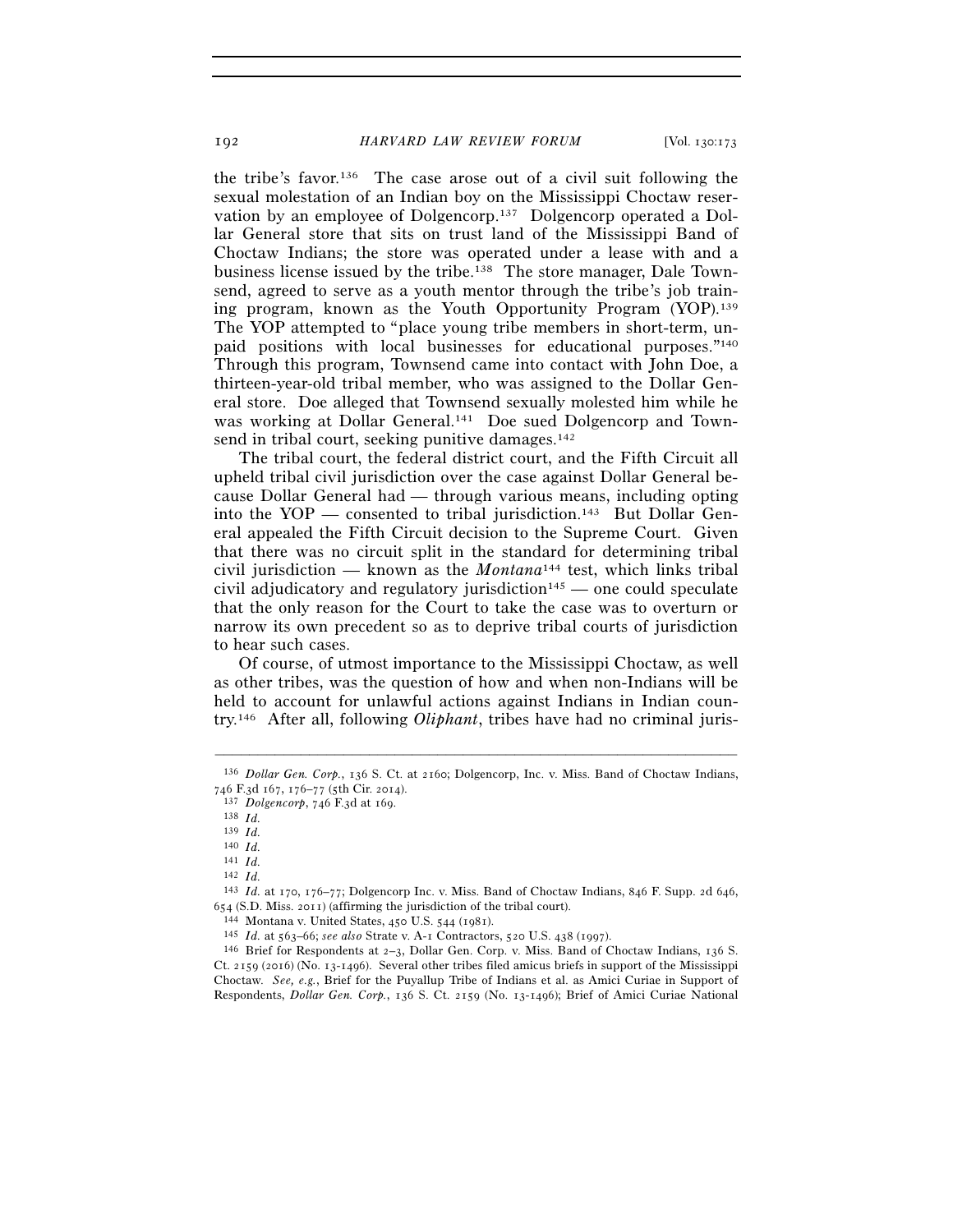diction over non-Indian defendants in Indian country,<sup>147</sup> except for a few small exceptions carved out for domestic violence–related crimes via the VAWA reauthorization.<sup>148</sup> Thus, the tribe had no way — except through civil means — to carry out an essential function of government: protecting tribal members. And, as is often the case, unless the tribe took action, the defendant would likely never be held to account.

Dollar General's briefs at the Supreme Court relied heavily on negative stereotypes about tribal courts. Dollar General argued that tribal courts could not and would not provide a fair forum to nonmembers<sup>149</sup> and that nonmembers are subject to "unwritten set[s] of laws and customs to be determined and applied by the Tribe."150 Some of the arguments explicitly turned on the persistent issue of whether and to what extent tribal courts must comply with constitutional requirements of due process and other procedural protections. Dollar General argued that "subjecting nonmembers to tribal court jurisdiction risks serious intrusion on [their] individual liberty, given the incomplete guarantee of Due Process protections in that forum."151 Dollar General went further, arguing that tribal courts do not offer due process and fairness to non-Indians.152

Justice Kennedy's questioning in oral argument fell in line with his previous misgivings regarding tribal governments. He continued to emphasize his view that tribes are "nonconstitutional entities"153 that "are not governed by the Due Process Clause."154 From Justice Kennedy's perspective, this presents a problem for the Supreme Court in defining the parameters of tribal civil adjudicatory jurisdiction specifically, and tribal sovereignty more generally. As he contended, "[t]he Constitution runs to the people. The people have a right to insist on the Constitution even if Mississippi or the Federal government doesn't care."155 Harkening back to his majority opinion in *Boumediene*, Justice Kennedy raised his resistance to formalistic application of the

<sup>–––––––––––––––––––––––––––––––––––––––––––––––––––––––––––––</sup> Congress of American Indians, et al., in Support of Respondents, *Dollar Gen. Corp.*, 136 S. Ct. 2159 (No. 13-1496).<br><sup>147</sup> Oliphant v. Suquamish Indian Tribe, 435 U.S. 191, 212 (1978).<br><sup>148</sup> Riley, *supra* note 85, at 1584–85.<br><sup>149</sup> Brief for the Petitioners at 8, *Dollar Gen. Corp.*, 136 S. Ct. 2159 (No. 13-1496) (c

<sup>&</sup>quot;[n]onmembers' status as outsiders . . . can give rise to a substantial risk of unfair treatment").

<sup>&</sup>lt;sup>150</sup> Petition for a Writ of Certiorari at 17, *Dollar Gen. Corp.*, 136 S. Ct. 2159 (No. 13-1496).<br><sup>151</sup> *Id.* at 12.<br><sup>152</sup> *Id.* at 17 ("The Fifth Circuit's decision opens the tribal courthouse doors wide for members

to file lawsuits against non-members for individual tort claims that — until now — had to be

brought in state or federal court where nonmembers enjoy constitutional protections.").<br><sup>153</sup> Transcript of Oral Argument at 43, *Dollar Gen. Corp.*, 136 S. Ct. 2159 (No. 13-1496).<br><sup>154</sup> *Id.* at 42.<br><sup>155</sup> *Id.* at 45.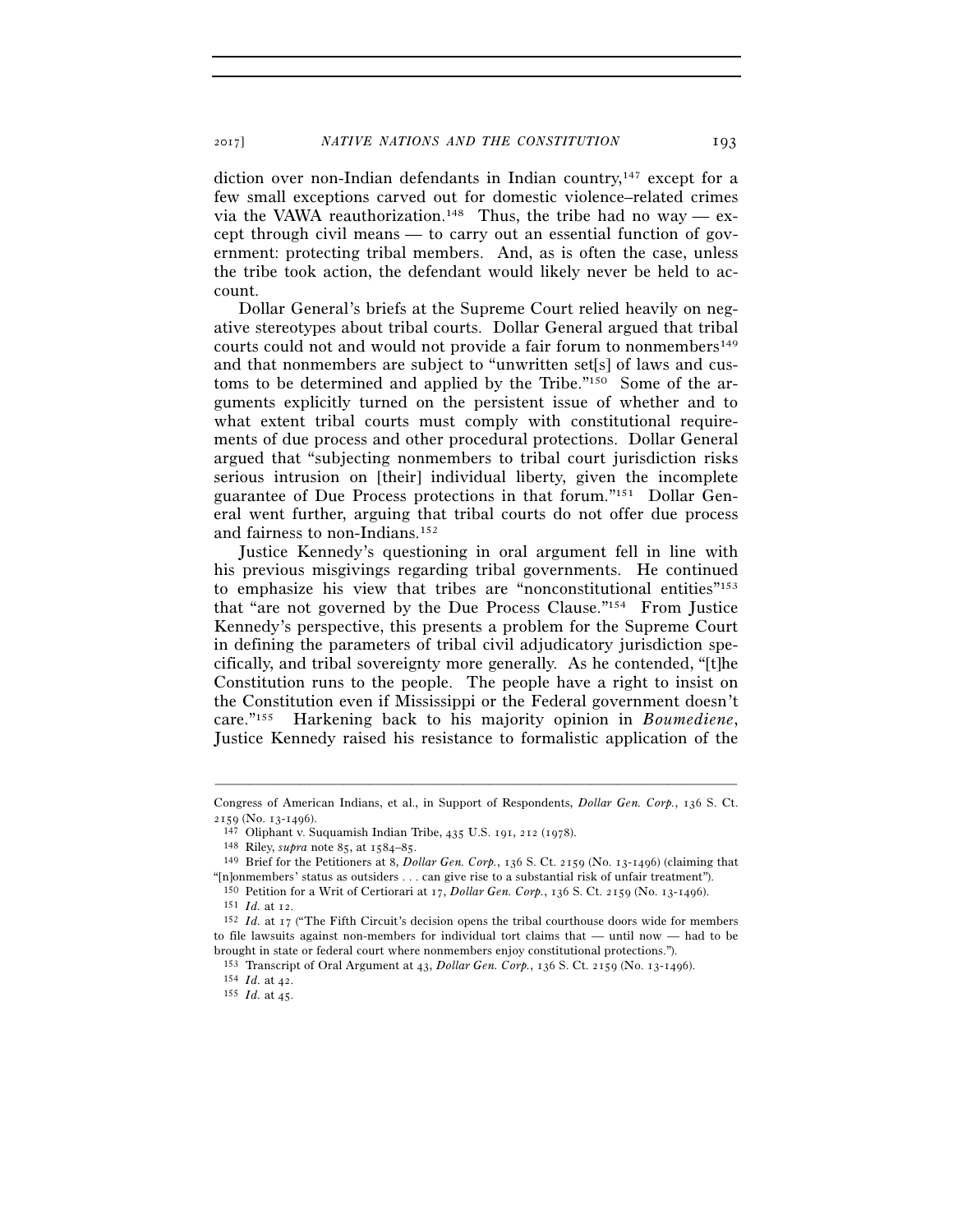law, particularly if such formalism potentially justifies the inapplicability of constitutional protections.

Although there was never an opinion in *Dollar General*, and the case went out with a whimper, not a bang, it is likely that a similar case will arise in the future. Tribes increasingly seek to exercise their sovereign authority to regulate activities on their reservations, and they may also seek to expand that authority in the absence of the ability to prosecute conduct that otherwise would appropriately be dealt with through the criminal justice system. This could mean more nonmembers find themselves subject to regulation by tribes going forward, putting these issues back squarely within the purview of a Supreme Court that, particularly in light of the recent presidential election, is unlikely to be friendly to Indian rights.

The Court's other critical Indian law decision of 2016, *United*  States v. Bryant,<sup>156</sup> also related to the inapplicability of the Constitution to Indian tribes, though this time examining the scope of protections for criminal defendants prosecuted in tribal court.157 Bryant, a Northern Cheyenne man living on the reservation, had over 100 tribal court convictions, many of which were for domestic violence.158 On numerous separate occasions, he committed brutal acts. Once, he hit a girlfriend with a beer bottle and tried to strangle her.159 Another time, he beat a different woman and broke her nose.<sup>160</sup> In another episode, he choked a third woman "until she almost lost consciousness."161

Bryant's case at the Supreme Court involved his Sixth Amendment challenge to the application of a federal law that allows a federal prosecution for felony domestic violence if the defendant is a habitual offender162 — that is, if the defendant has two predicate convictions for domestic violence.163 Those prior convictions can be from tribal, state, or federal court.164 The statute was drafted with tribal communities in mind: legislators who urged its passage repeatedly cited both the high rates of domestic violence suffered by Indian women and the unique obstacles faced by law enforcement in curbing these crimes on tribal  $land<sup>165</sup>$ 

<sup>156</sup> <sup>136</sup> S. Ct. 1954 (2016). 157 *See id.* at 1958–59. 158 *Id.* at 1963. 159 *Id.*

<sup>160</sup> *Id.*

<sup>161</sup> *Id.*

<sup>162</sup> <sup>18</sup> U.S.C. § 117 (2012). 163 *Id.* § 117(a). 164 *Id.*

<sup>165</sup> United States v. Cavanaugh, 680 F. Supp. 2d 1062, 1076 (D.N.D. 2009) (acknowledging that the offense of domestic assault by a habitual offender "was created, in part, to prevent serious injury or death of American Indian women and to allow tribal court convictions to count for purposes of a federal prosecution, particularly because the Indian Major Crimes Act does not allow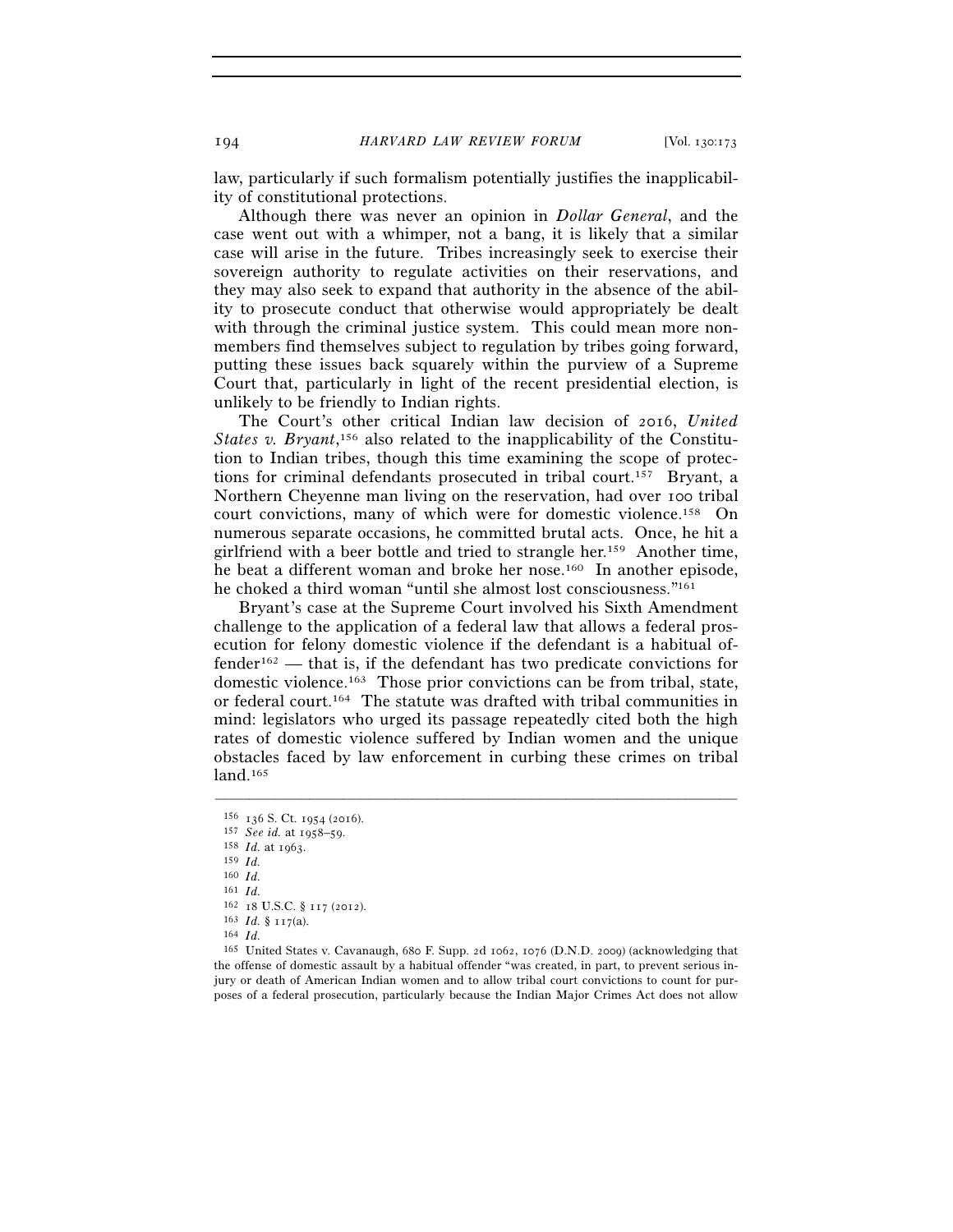For most of Bryant's previous brutal acts of domestic violence, the tribal court sentenced him to terms of imprisonment, each never exceeding one year because of the ICRA's limitations.166 The two predicate convictions in Bryant's case arose out of tribal court proceedings in which he was not represented by counsel.167 Bryant did not dispute that his tribal court convictions complied with the ICRA.168 Rather, the issue in *Bryant* was whether it is permissible to use uncounseled tribal court convictions — obtained in full compliance with the ICRA — to establish the prior-crimes predicate of the habitual offender statute.169

The Supreme Court held unanimously that because Bryant's tribal court convictions did not violate the Sixth Amendment when obtained, they were properly used as predicate offenses for purposes of the habitual offender statute.170 The Court's opinion suggests that deference should be given to tribal convictions because of Congress's plenary power over Indian tribes. Counsel for the government cited this plenary power to explain at oral argument why tribal convictions, but not foreign convictions, are valid for establishing habitual-offender status.171 Because Bryant's prosecutions met the baseline level of procedural fairness in tribal court proceedings that Congress implicitly endorsed by drafting the law, the prosecutions were not constitutionally infirm.172 As Justice Breyer pointed out at oral argument, to hold that Bryant's ICRA-compliant convictions were unconstitutional would essentially be to hold the ICRA unconstitutional.<sup>173</sup> It was one step too far. Moreover, the Court found that federal habeas review of tribal detention offers a meaningful safety valve for tribal convictions.174

*Bryant* was a victory for the United States — and, by extension, for Indian tribes — but this case hints at the potentially troubling consequences of Indian exceptionalism that is experienced both internally and externally. Recall the initial claim that Indian tribes, at times, are compelled to accept unjust treatment in order to adhere to a principle of exceptionalism and sovereignty. The issue that arose in *Bryant*

federal prosecutors to prosecute domestic violence assaults unless they rise to the level of serious bodily injury or death" (citing 151 CONG. REC. S4873–74 (daily ed. May 10, 2005) (statement of Sen. McCain))); *see also Bryant*, 136 S. Ct. at 1960–61 (making similar observations about the origins of § 117(a) and quoting Senator McCain's comments).<br>
<sup>166</sup> *Bryant*, 136 S. Ct. at 1963.<br>
<sup>167</sup> *Id.* at 1958.<br>
<sup>168</sup> *Id.* at 1959.<br>
<sup>169</sup> *Id.* 

<sup>170</sup> *Id.*

<sup>171</sup> Transcript of Oral Argument at 7, *Bryant*, 136 S. Ct. 1954 (No. 15-420). 172 *Bryant*, 136 S. Ct. at 1966 ("Proceedings in compliance with ICRA, Congress determined, and we agree, sufficiently ensure the reliability of tribal-court convictions.").

<sup>173</sup> Transcript of Oral Argument at 30, *Bryant*, 136 S. Ct. 1954 (No. 15-420). 174 *Bryant*, 136 S. Ct. at 1966.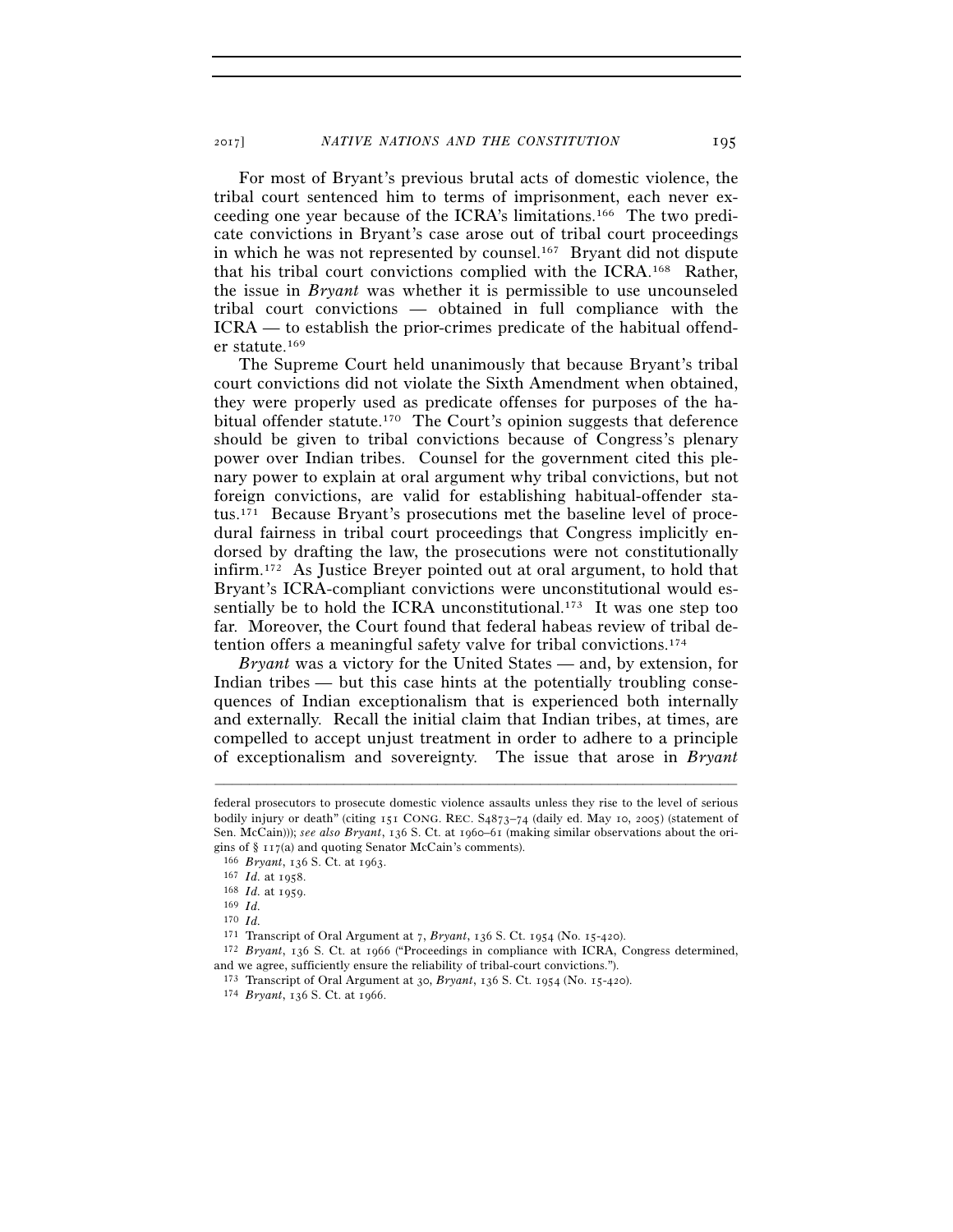highlights this phenomenon. Though the habitual offender statute is designed to help tribes address crimes of domestic violence on the reservation, the resulting system essentially forces often the poorest and most desperate tribes to choose either to let career criminals walk free or to prosecute them with the limited resources at their disposal, which may mean without a lawyer.

Why is this? More than 100 years ago, the United States forced the adversarial system of trial and punishment onto tribes, actively dismantling tribal justice systems.<sup>175</sup> And when Congress passed the ICRA, it didn't include the requirement that tribes pay for counsel for indigent defendants for two reasons. First, with so few American Indian attorneys in the United States at the time, requiring that tribes provide counsel would necessarily allow non-Indians to take a more active role in American Indian tribal courts. But, primarily, the federal government simply didn't want to pay for it, and, at the time, the tribes couldn't.176 Many still cannot today.

Add this history to the complex jurisdictional framework at play in Indian country.177 When it comes to the kind of prosecution at issue in *Bryant* — an Indian committing a misdemeanor crime against another Indian in Indian country — the offense is within the exclusive jurisdiction of the tribe.178 The states can't prosecute. And the only way the federal government can prosecute is if the crime rises to the level of a "major crime" as defined by statute.<sup>179</sup> But, even when felonies are committed on reservations, federal prosecutors rarely bring Indian country domestic violence cases.180

As a result, tribes must either let such crimes go completely unpunished or prosecute with the limited resources they have. And in a minority of cases, this means the defendant might not get a lawyer.<sup>181</sup>

<sup>175</sup> *See* Barbara L. Creel, *The Right to Counsel for Indians Accused of Crime: A Tribal and Congressional Imperative*, 18 MICH. J. RACE & L. 317, 338–42 (2013); Riley, *supra* note 85, at <sup>1608</sup>–14. 176 *See Hearings on Constitutional Rights of the American Indian, supra* note 57, at 131 (state-

ment of Marvin J. Sonosky) ("[T]ribes generally do not have the funds to pay for all inclusive features of S. 961. . . . Jury trials, prosecutors, appeals courts, counsel for indigents, all cost money."). At the same time, the Supreme Court has ruled that it is unconstitutional to imprison a defendant without legal representation in federal court since 1938, Johnson v. Zerbst, 304 U.S. 458, 469 (1938), and in state courts since 1963, Gideon v. Wainwright, 372 U.S. 335, 344-45 (1963).<br><sup>177</sup> See Riley, supra note 85, at 1575.<br><sup>178</sup> See Robert N. Clinton, Criminal Jurisdiction over Indian Lands: A Journey Through a

*risdictional Maze*, 18 ARIZ. L. REV. 503, 557 n.281 (1976).

<sup>&</sup>lt;sup>179</sup> See Major Crimes Act, 18 U.S.C. § 1153 (2012); Clinton, *supra* note 178, at 536–37.<br><sup>180</sup> See Washburn, *supra* note 88, at 733.<br><sup>181</sup> Although an exhaustive list of every tribe providing public defenders does not

ist, a great number of tribes do guarantee free counsel to indigent defendants. *E.g.*, 1 HOPI CODE § 1.6.3 (2012); LAWS OF THE CONFEDERATED SALISH AND KOOTENAI TRIBES, CODIFIED § 1-2-401 (2013); CONFEDERATE TRIBES OF THE UMATILLA RESERVATION CRIM. CODE § 3.28 (2016); GILA RIVER INDIAN COMMUNITY REV. CRIM. CODE § 5.1505 (2013); TULALIP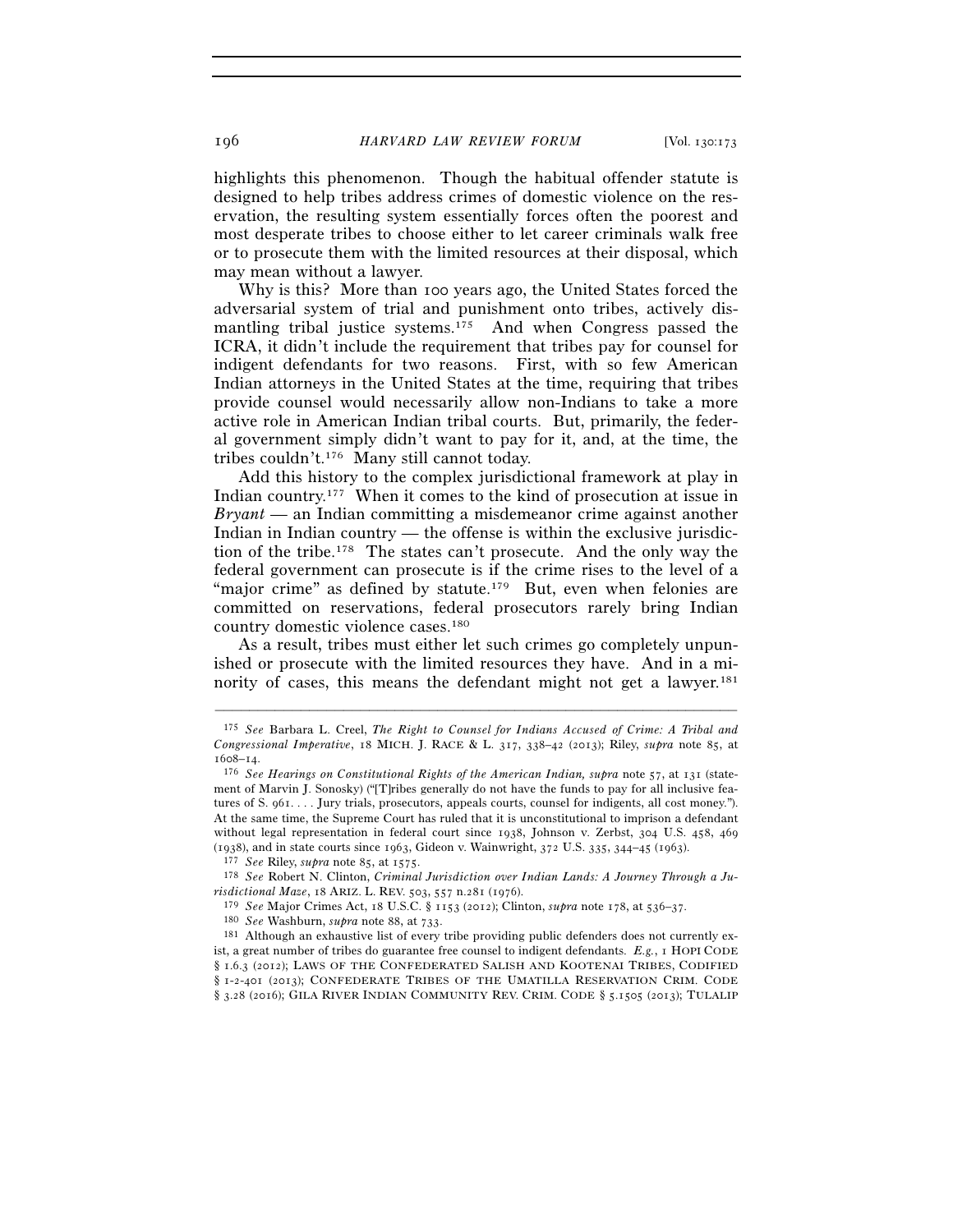It's the product of a system foisted upon tribes, and one in which ultimately — whether tribes prosecute or not — Indians pay the price for inadequacies in the system. Either way, Indians lose. It's an arrangement wherein respect for Indian difference has the potential to reify a system that continues to oppress and discriminate against Indian people. It is, in essence, the double bind of extraconstitutionalism.

#### **CONCLUSION**

Professor Phil Frickey presciently wrote almost two decades ago that the federal courts had created a "common law for our age of colonialism."182 Given that the field is not moored in the Constitution in the sense that Indian rights are not constitutionally protected<sup>183</sup> in the same way that the Constitution guarantees the continued existence of the states and the Union<sup>184</sup> — the Supreme Court in particular has taken the prerogative to build its own body of federal Indian law. This rather "schizophrenic" body of law,185 whereby the Court decides tenets fundamental to issues of tribal sovereignty at times on a seemingly ad hoc basis, creates enormous leeway for fashioning the field. This makes the composition of the Supreme Court of utmost importance to the future of tribal sovereignty and Indian tribes. Numerous scholars have pointed out the dismal record of tribes at the Court in recent decades.186 Now with one vacancy on the Court and a President who has publicly criticized Indian tribes (he went up against them in the casino business<sup>187</sup>), the landscape — and the future — of federal Indian law could rapidly shift.

Whatever the ultimate composition of the Court, there is a storm brewing on the horizon. Indian tribes can expect to continue to face legal challenges in a variety of possible cases: tribal justice systems that emulate the Anglo-American model of trial and incarceration, but without all the corresponding constitutional protections, including the

TRIBAL CODE § 2.05.030 (2015); CRIM. CT., CONFEDERATED TRIBES OF THE UMATILLA RESERVATION, CRIMINAL COURT DIRECTIVE § 1 (2014). For more information on tribal models of the provision of indigent defense, see generally Lindsay Cutler, *Tribal Sovereignty, Tribal Court Legitimacy, and Public Defense*, 63 UCLA L. REV. 1752 (2016). 182 Philip P. Frickey, *A Common Law for Our Age of Colonialism: The Judicial Divestiture of* 

*Indian Tribal Authority over Nonmembers*, 109 YALE L.J. 1, 58 (1999). 183 *See generally* FRANK POMMERSHEIM, BROKEN LANDSCAPE: INDIANS, INDIAN

TRIBES, AND THE CONSTITUTION (2009).<br><sup>184</sup> U.S. CONST. amend. X.<br><sup>185</sup> United States v. Lara, 541 U.S. 193, 219 (2004) (Thomas, J., concurring in the judgment).<br><sup>186</sup> *See, e.g.*, David H. Getches, *Beyond Indian Law: The* 

*Rights, Color-Blind Justice and Mainstream Values*, 86 MINN. L. REV. 267, 267–68 (2001). 187 Shawn Boburg, *Donald Trump's Long History of Clashes with Native Americans*, WASH.

POST (July 25, 2016), https://www.washingtonpost.com/national/donald-trumps-long-history-of -clashes-with-native-americans/2016/07/25/80ea91ca-3d77-11e6-80bc-d06711fd2125\_story.html [https://perma.cc/HB9J-TSE7].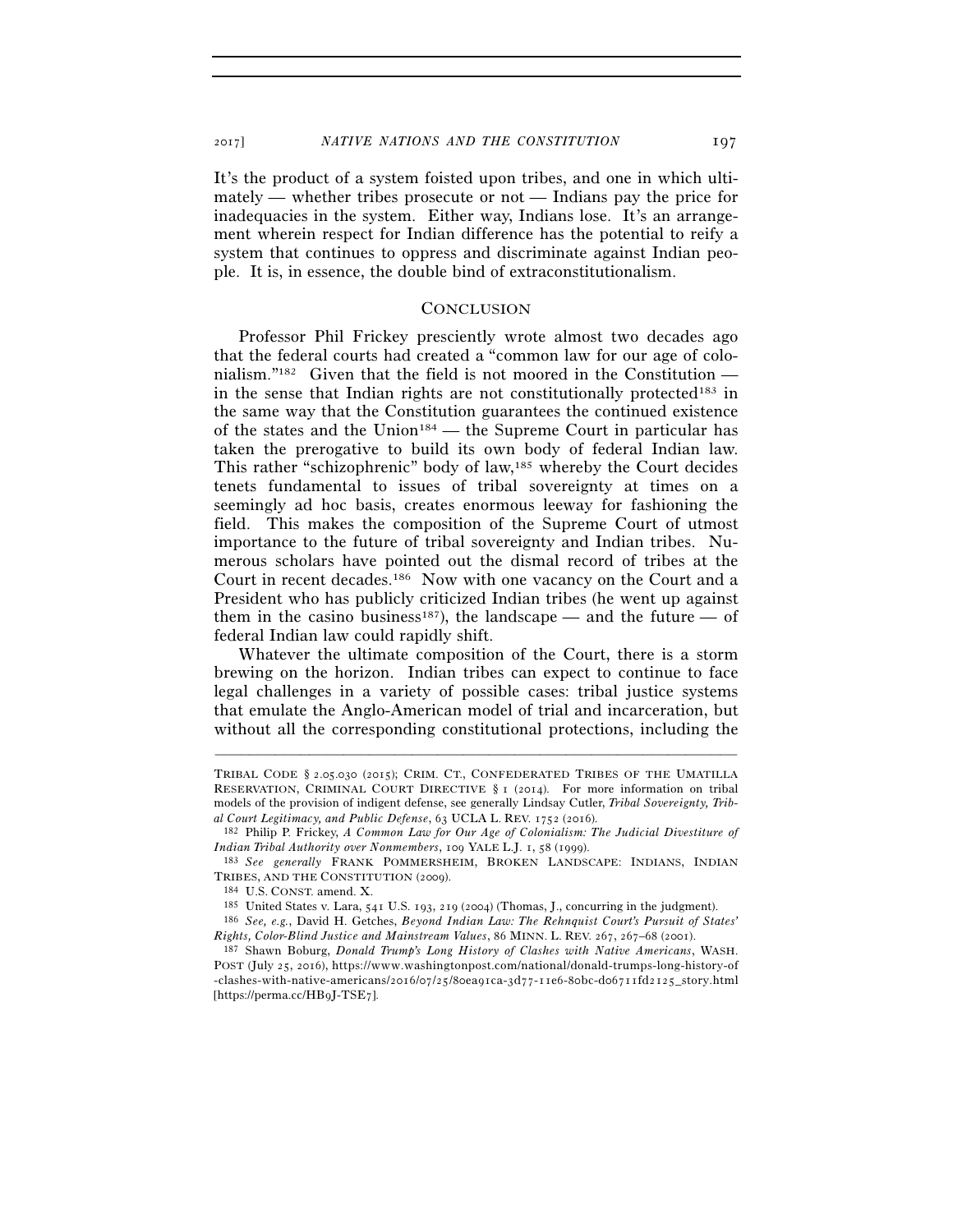right to provided counsel;<sup>188</sup> tribes' assertion of civil adjudicatory authority over non-Indians in tribal courts without federal court review;189 in questions of inherent versus delegated authority, such as the jurisdiction affirmed by the VAWA provisions;190 in civil rights battles for both members and nonmembers;<sup>191</sup> in sovereign immunity conflicts, particularly in questions regarding individual officer liability;<sup>192</sup> and in scenarios where Indian difference potentially creates disproportionately negative outcomes for Indian people.193 Critics from outside Indian country undoubtedly raise these concerns, but some criticisms come from Indian people themselves, who rightfully question whether they are receiving just and fair treatment under American law.194

Chief Justice Marshall famously labeled tribes "domestic dependent nations"195 almost 200 years ago, and confusion about the "Indian problem" remains to this day. Inherent tribal sovereignty continues to serve as a core and unshakeable pillar of Indian law. At the same time, tribes remain under the plenary authority of Congress as a product of the wardship relationship created as a consequence of colonization and through the Indian Commerce Clause.196 As tribes enter a new era in terms of economic development, expansion of land bases, and efforts to assert greater control over their territory and the people within it, it's essential for lawyers in the field to reiterate and hold fast to the core principles of tribal sovereignty for the next hundred years.

I have sought in this Essay to explicate a more complete and nuanced understanding of "extraconstitutionality" to aid in this endeavor. In this light, Justice Kennedy's reference to Congress's attempts to subject nonmembers to the authority of "extraconstitutional" tribal governments should be analyzed in context. After all, though uniquely

<sup>188</sup> *See, e.g.*, United States v. Bryant, 136 S. Ct. 1954, 1958–59 (2016) (explaining that tribal courts are bound not by the Constitution but by the ICRA, which is not coextensive with the Sixth Amendment).

<sup>189</sup> *See, e.g.*, Dolgencorp, Inc. v. Miss. Band of Choctaw Indians, 746 F.3d 167, 171 (5th Cir. 2014) (concluding that tribal court jurisdiction over civil disputes arising from voluntary, consensual relationships between tribes and nonmembers was permitted), *aff'd by an equally divided Court sub nom.* Dollar Gen. Corp. v. Miss. Band of Choctaw Indians, 136 S. Ct. 2159 (2016) (mem.) (per curiam).

<sup>190</sup> *Cf.* Puerto Rico v. Sanchez Valle, 136 S. Ct. 1863, 1879–80 (2016) (Breyer, J., dissenting) (reasoning that the sovereignty of Puerto Rico is delegated, as contrasted with the inherent sovereignty of Indian tribes).

<sup>191</sup> *See* Gabriel S. Galanda & Ryan D. Dreveskracht, *Curing the Tribal Disenrollment Epidemic: In Search of a Remedy*, 57 ARIZ. L. REV. 383 (2015). 192 *See, e.g.*, Lewis v. Clarke, 135 A.3d 677 (Conn. 2016), *cert. granted*, 137 S. Ct. 31 (2016) (No.

<sup>15</sup>-1500). 193 *See, e.g.*, United States v. Antelope, 430 U.S. 641 (1977); INDIAN LAW & ORDER COMM'N,

supra note 20, at 119.<br>
<sup>194</sup> See generally INDIAN LAW & ORDER COMM'N, supra note 20.<br>
<sup>195</sup> Cherokee Nation v. Georgia, 30 U.S. (5 Pet.) 1, 17 (1831).<br>
<sup>196</sup> See United States v. Kagama, 118 U.S. 375 (1886).